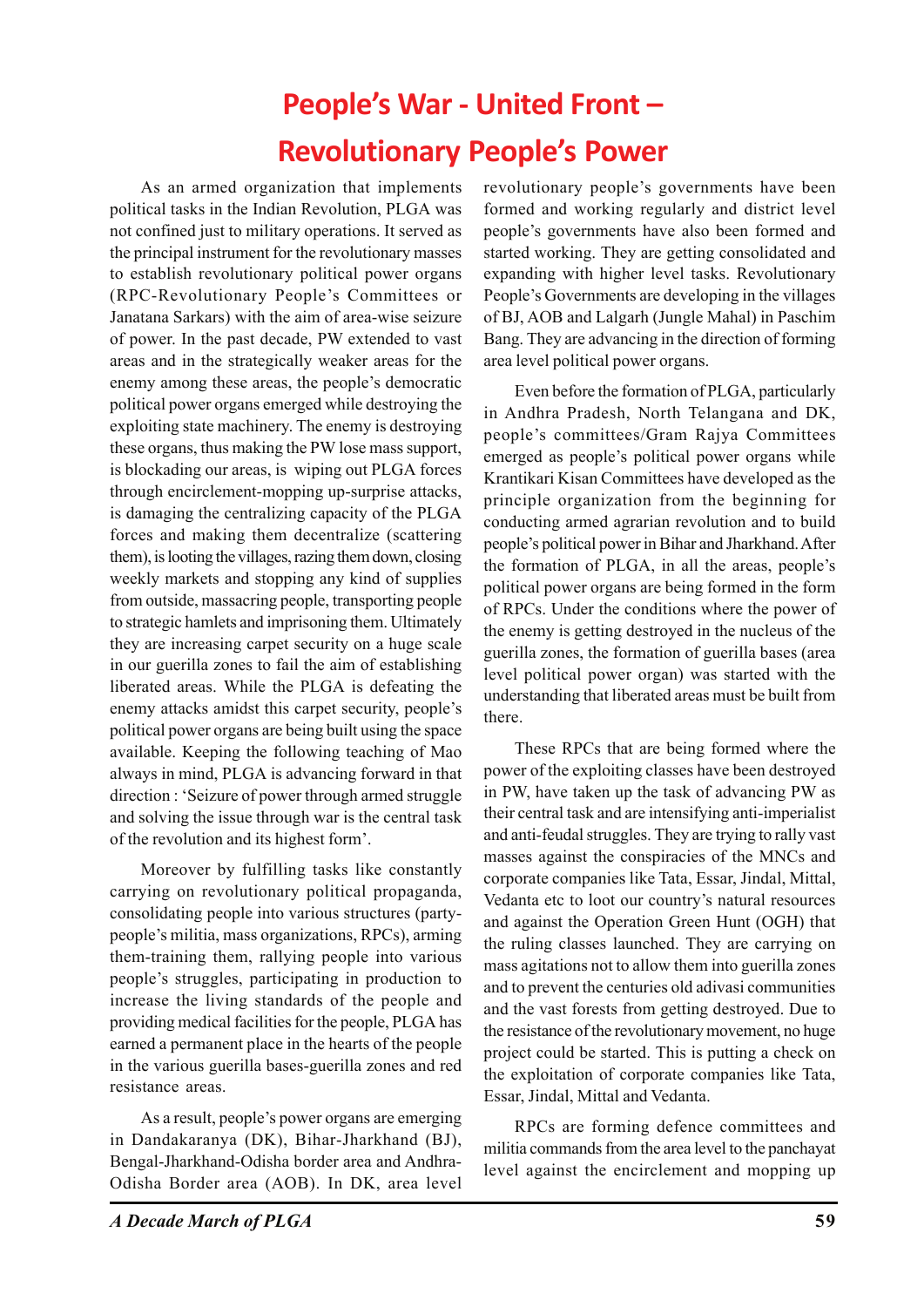campaigns conducted by the ruling classes to wipe out the revolutionary movement. In the past decade, the defence committees, militia commands and the various kinds of militia organizations under their leadership had been gaining several experiences. People's Militia is playing its role in defending the people. It is developing as a base force in PLGA.

On the other hand, RPCs are consolidating people against fake reforms of the exploiting governments and are placing an alternative development model in front of the Indian people. Particularly, they are implementing revolutionary reforms and are taking steps to distribute land to every family. With the aim of increasing production and improving the economic position of the people, they started to develop agriculture. They are improving the irrigation facilities. They are introducing cooperative methods. They are encouraging fisheries, orchards, growing of vegetables etc. They have taken up land leveling programme on a huge scale in DK in 2010.

They are putting great efforts to impart education and medical facilities to the masses here who have been kept far away from these facilities all these days. As part of this, many people's schools and ashram schools are being run all over DK. The specific feature of these schools is that they are imparting education in their mother tongue. People's doctors are being trained and they are treating people free of cost.

The exploiting governments have turned the legal system unjust. Nyay (Judicial) Committees were formed and are solving the problems in the people's courts. These people's courts are playing a prominent role in anti-feudal struggles. It is not an exaggeration to say that in the past three decades, local people in the movement areas have never gone to the police stations or the courts for solving their problems.

Jungle Bachao Committees (Forest Protection) have been formed and are working to preserve forest wealth and maintain ecological balance.

PW is greatly impacting the cultural sphere. If the society is to travel in the direction of new democracy, then struggle in the cultural sphere is necessary. The Education-Cultural Committees being formed under the RPCs are fighting with backward tribal traditions and the deeply entrenched superstitions to overthrow the authority of the tribal elders and to increase the economic, political and

social role of women they are fighting against patriarchy. They are developing new democratic culture among the people. Revolutionary days and revolutionary traditions are replacing local traditions and festivals. February 10 - Bhumkal Divas, Hool Divas, March 8, May Day, May 7 - Alluri's Birth Anniversary, July 28-Martyrs Memorial Day, September 21 – Party Formation Day, December 2 – PLGA Day and such revolutionary days are being celebrated with revolutionary fervor. This struggle in the cultural sphere is again reinforcing the economic and political struggles.

This struggle that is going on in all the spheres is changing the social canvas in the movement areas. When we speak of the important changes in the social canvas, the changes that occurred in the conditions of the women is a matter of pride. After the revolutionary movement started consolidating the women who were being crushed under tribal patriarchy, there was significant change in their conditions. Particularly, forced marriages came to an end. Women who were confined to the family and had no social recognition whatsoever are now playing an active role in the social sphere and are asserting their identity at home and outside. As a result, democratic relations are getting established between men and women.

As a result of the efforts of the RPCs, interest about revolutionary reforms is increasing all over the country. They became new study subject for the party and the people. The alternative political power that is emerging from below is laying the foundation for the united front of the four classes. It is giving confidence to the people of our country that PW is being carried on under the leadership of our party to overthrow the exploiting classes and establish new democratic political power.

It is necessary to intensify efforts to develop these budding RPCs. They must be strengthened so that they can fulfill the dreams of the Indian oppressed masses. The experiences of various revolutionary movements in building political power must be applied to the concrete conditions here. Mass organizations must play a crucial role in this effort where RPCs have been formed. The efforts of mass organizations must be principal in spheres such as production, development, medicine, education, propaganda and culture. People's political power can prosper only by drawing the strength of the vast masses.  $\forall x$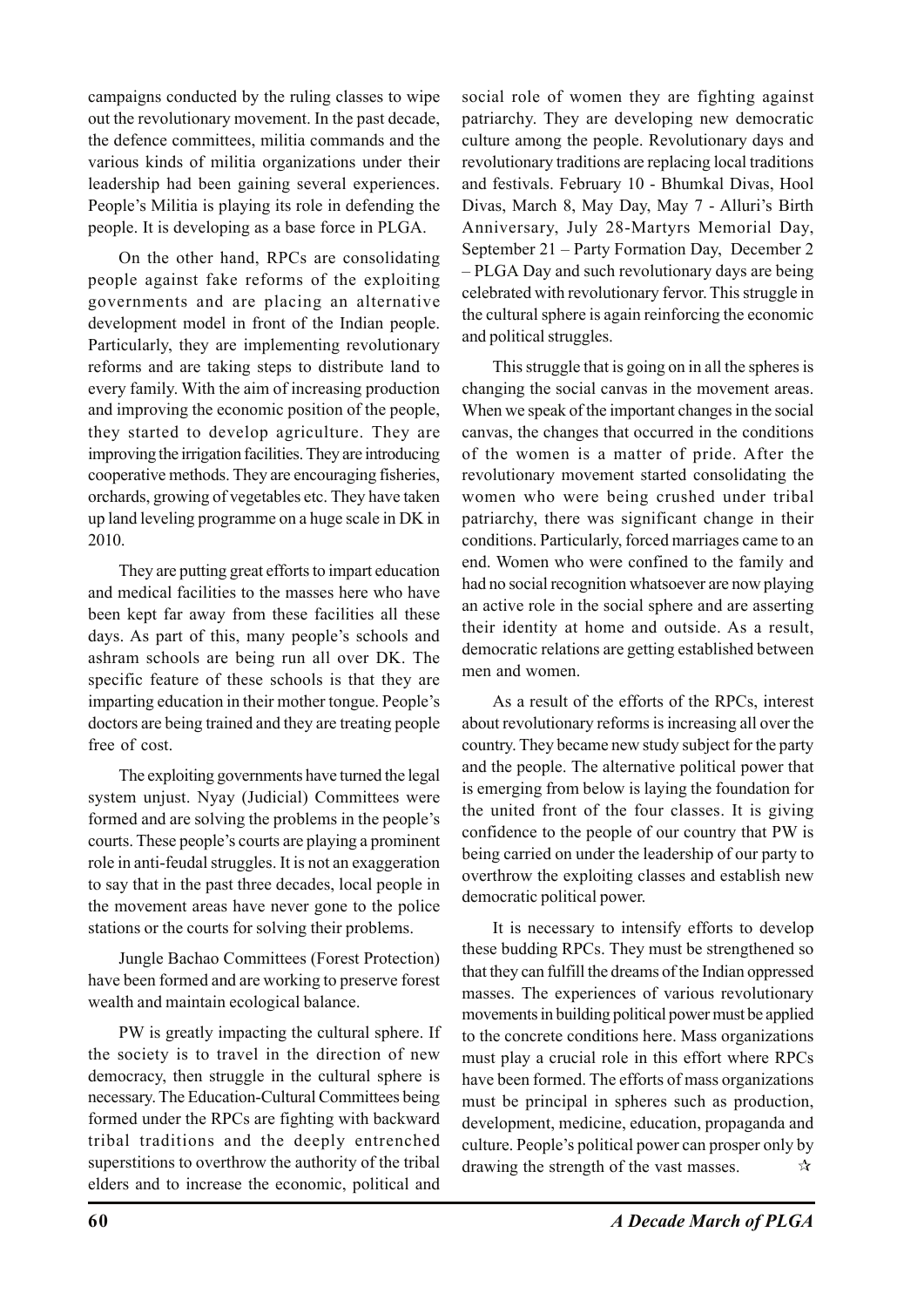# **Role Of Women In People's War**

#### **"Every cook must become a politician. Only then can social revolution be victorious. How can we say that a society would change without the participation of women" – Lenin**

We all know that the conditions of women have degraded to the second rank in the human society with the emergence of class society. Whether it is the slave society, feudal society or the capitalist society, the position of men has been in the first rank. While the oppressed men and women in the class society are subjected to exploitation and oppression, women who constitute half the sky are being subjected to patriarchy in forms such as male domination and discrimination and are being oppressed doubly. No social revolution can advance unless women who constitute half the sky also become half of the struggle and play their role. Particularly, in the World Socialist Revolution carried on under the leadership of the proletariat and in the New Democratic Revolution that is carried on as part of it, the slogan 'No women, No Revolution' has been formulated from decades of revolutionary practice. The participation of women in revolution indicates its advancing nature and progressiveness.

The Indian revolution mobilized thousands of working class and middle class women in the movement areas, towns and cities. It stood in their support. From the initial days of PW in India, women have not only been participating standing in the forefront but have also been playing their role in its development. Women are realizing that women's liberation is linked with the liberation of the oppressed masses and are participating in considerable numbers shoulder to shoulder with men in mass struggles against exploitation, oppression, state violence, patriarchy (male domination, discrimination), in antifeudal armed agrarian revolutionary struggles, in mass resistance struggles and guerilla warfare. As a result, women's empowerment in movement areas is going on increasing. Considering women as second rank citizens is on the wane. Their opinions are being respected. They are also participating in making political decisions.

Bourgeois armies are looking down on women and have confined them to non-combat departments. Contrary to this, revolutionary women are enhancing the confidence of women by participating in battle operations. They are shattering the bourgeois and feudal ideology that women are not suitable for military sphere. They are participating in all party, military and mass organizations. There are no mass organizations, primary party (part-time) units, party units or RPCs without women. They are working as leaders of women's organizations, organizers, in cultural organizations, party cells, village party committees, area committees, district/division/zonal committees and as commanders and members of LOS (local organizational squad) and cultural squads. In several areas they are shining well as secretaries of party cells, village party committees and area committees. In some places they are even taking up responsibilities as district committee secretaries. They are working in press and propaganda spheres. And the role of women in the budding revolutionary political power organs is significant. They are playing their role in building people's state as RPC members, presidents, vice-presidents and in-charges of various departments.

In the course of intensification of armed agrarian revolutionary struggle and its development into antistate armed struggle, the people's liberation guerilla squads and platoons came into existence and women began joining them. They are no longer weaklings. With the emergence of PLGA, separate units consolidated into a guerilla army and the guerilla women who were members of these units became part of army. They are proving that they are strong women by developing into brave guerillas and commanders by fighting courageously in the battle field. They are undeterred in sacrifices and are fulfilling their role responsibly.

Revolutionary women's movement is developing in BJ, DK, AOB, Paschim Bang, Odisha and other special areas, zones and states with the support of PLGA under the leadership of party. In each struggle, women are participating on a huge scale. Several struggles are being conducted on women issues. Every year March 8 is being celebrated as International Working Women's Day with great fervor. It became common place for women to participate in meetings and seminars. Though they were initially held openly, as the state banned revolutionary women's organizations in the movement areas, they are now being held secretly. But with the support of the people and under the protection of PLGA and People's Militia, the role of women in these is increasing with each day and not at all decreasing. Thousands of women have been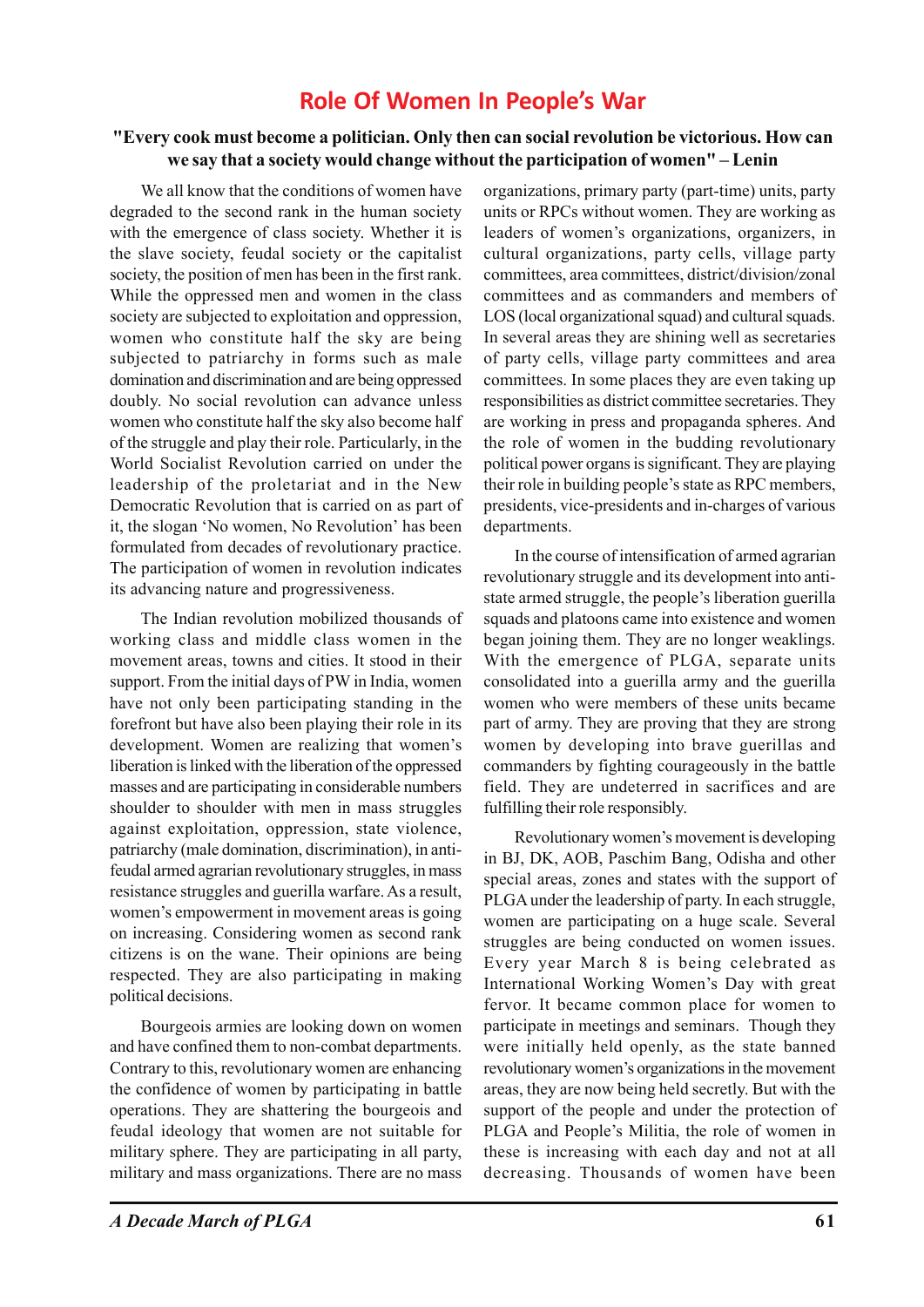consolidated into revolutionary women's organizations in movement areas and it is not an exaggeration to say that no other women organizations in our country can claim such membership (if we leave the so-called memberships of bourgeois and revisionist women's organizations bogged down in elections).

### **Struggles Against State-Violence**

As the role of women is increasing in PW, the exploiting state is arresting, torturing, insulting and inhumanly murdering women. Using gang rapes as a weapon has become common place in movement areas. In the country-wide brutal multi-pronged offensive launched by the ruling classes after the formation of CPI (Maoist), particularly women are being subjected to many difficulties and travails. Attacks are conducted with members and leaders of women's organizations and PLGA members as targets. Their evil design is to create terror among the people and isolate them from the movement. However, women's participation in mass resistance struggles against brutal state violence is increasing further and not at all decreasing. As part of OGH, police and special forces are pouncing on the villages like a pack of wolves and massacring people. Under these conditions women are in the forefront in resisting the police forces. In the course of the movement, even if they are being arrested and put in jails, they are keeping the red flag aloft inside the jails too and displaying revolutionary spirit.

Old women are coming to the forefront to defend younger women. To get their relatives, *Sangam* members, leaders and party leaders released and for claiming the dead bodies of those martyrs killed in police firings, women are resisting either singly or collectively and establishing heroic traditions. As deep hatred developed among the women from childhood towards the governments and their mercenary police and as they are becoming steeled in the mass resistance struggles against them, the recruitment of women into PLGA has been increasing significantly.

# **Women's Role in Mass Struggles**

#### **Against Police Atrocities in Jharkhand**

Repression on women's movement increased since 1997 in Jharkhand. Women were arrested and paraded to insult them. Several women were incarcerated in jails. Women conducted struggles against the intense state-violence. In several instances, they surrounded the police and beat them. In order to get the arrested women activists released

they went to the police stations and *gheraoed* them. In some instances, whole villages joined the resistance. In some instances, police had even fired upon the women who surrounded the police stations.

As soon as the police enter a village, the Adivasis beat the drum. The neighboring villagers who hear it, take up their bows and arrows and gather at one place to resist the police. Sometimes they fight the police with bows and arrows. Women come arming themselves with something from the kitchen or throw stones. They teach the police a lesson through militant resistance. In almost every instance, they make the police apologize for their mistakes and make them sign an agreement that they would never do such mistakes again and that they would not enter that village again.

Let us take a look at some of the incidents of resistance. Three thousand women did *rasta roko* for 24 hours when police gang raped a girl. At night, men stood in their support. The rapist police were beaten up. Finally the DSP apologized and wrote that he would see to it that such incidents do not happen again from their side. On March 8, 2002, some girls of the cultural organization were arrested by the police. But they had to be released due to public pressure the next day.

In June 2007, mass movement was conducted under the leadership of various mass organizations and women's organizations opposing the insults and atrocities perpetrated by Navadi PS officer Pramod Singh (Bokaro district) on women. Several women were wounded and hospitalized due to his brutality in Bonketta and Koti villages in Digagarh panchayat when the police attacked them for the whereabouts of Naxalites. Women rallied in huge numbers opposing his atrocities and the support given by the DGP to him in perpetrating these. Police attacked the protestors too. One woman leader and a peasant organization activist were arrested. The angered women *gheraoed* the PS. They stayed put till they were released. Finally they had to be released and Pramod Singh had to be suspended.

#### **In the Anti-Displacement Struggle of Kalinganagar**

Since 2005, Adivasi people (Ho, Mundari, Santhali) have been militantly fighting against the proposed steel plant of Tisco company near Kalinganagar (Jajpur district, Odisha) that had seized 12,000 acres of land belonging to Adivasis. Women are playing a militant role in this agitation. The PLGA under the leadership of Maoist party stood in full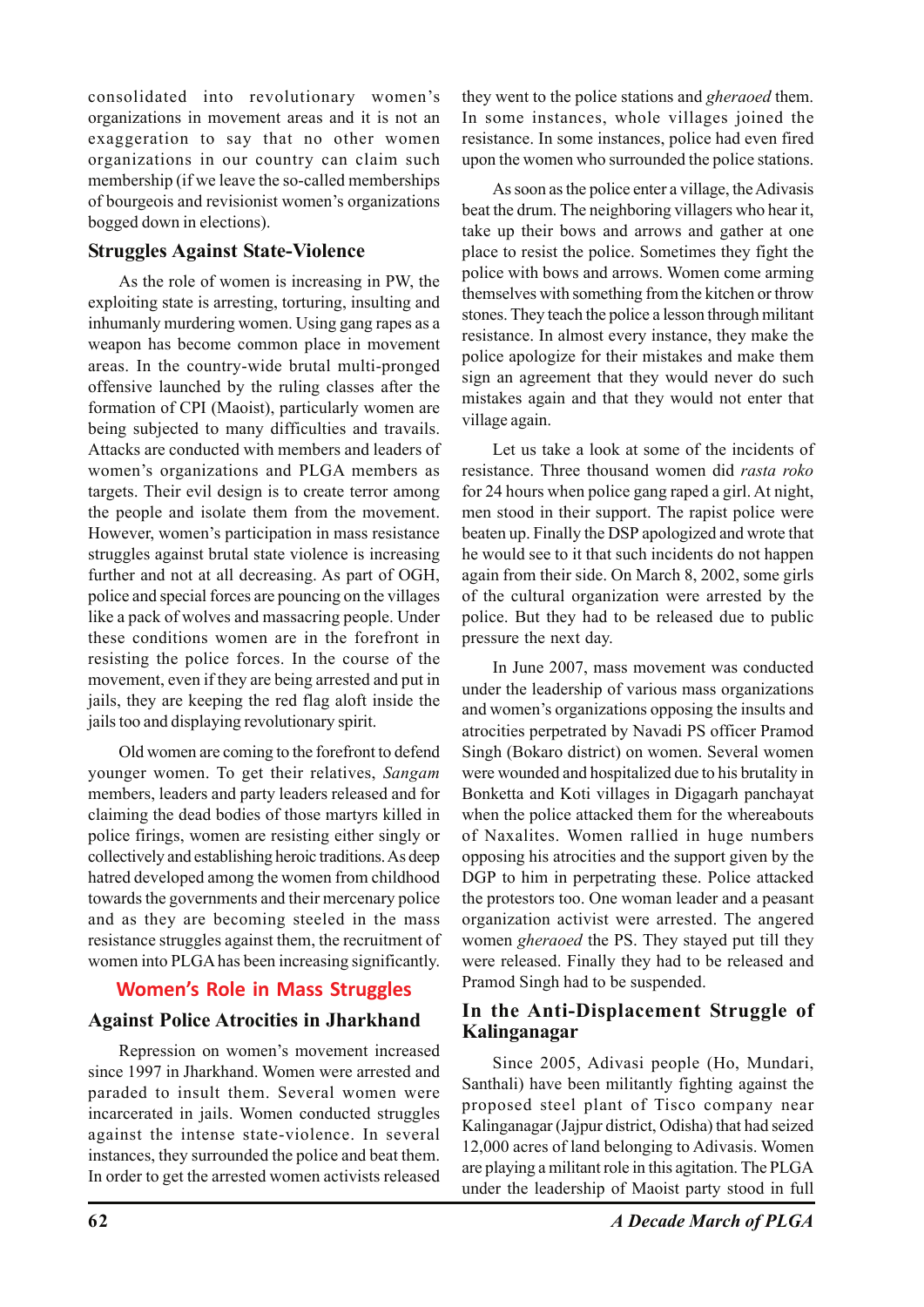support of the movement. Women stood in the forefront in this struggle even while facing severe tortures, harassments, arrests and massacres. The agitation took an angry turn with the massacre of people by the police on January 2, 2006. Though the construction of steel plant is stalled at present, movement is continuing in various forms against the attempts to build the plant by damaging the fighting spirit of the people.

# **Singur Agitation**

Ratan Tata occupied thousand acres of land in Singur area for Nano car factory and in May 2006 people began a huge resistance against this. With the inspiration of anti-displacement struggles all over the country and particularly with the inspiration of Kalinganagar agitation and with the support of revolutionaries and democrats, they took up a militant agitation. CPM goons and police perpetrated tortures, insults and atrocities on several women who were participating actively in the movement. Dozens of them were arrested and sent to jails. A minor girl and activist of Bhumi Uchhed Pratirodh Committee Tapasi Malik was raped and murdered. Protests erupted all over the country against this on a huge scale. Young women and men rebelled as they understood that the promise of jobs after giving training was a sham. Finally the Nano car factory proposal had to be annulled by the government. Undoubtedly this is a victory won by the Singur peasantry with the support of the entire people.

# **Nandigram Agitation**

People launched an agitation since January 3, 2007 against the establishment of a special economic zone by occupying thousands of acres of valuable fertile land for a chemical hub of Salem in Nandigram (Medinipur district, Paschim Bang). In the heroic struggle waged under the leadership of Bhumi Uchhed Pratirodh committee (BUPC) to defend their land, houses and villages, women stood in the forefront. Due to this most heroic resistance, government was forced to annul the proposal for SEZ in Nandigram. However, the social fascist government of CPM perpetrated inhuman massacres and atrocities on March 14 and between  $6<sup>th</sup>$  and  $14<sup>th</sup>$  of November, 2007 and daydreamed that it could stop struggles like Singur from going the Nandigram way. As part of the November massacre, dozens of women – daughters in front of mothers and mothers in front of sons – were gang raped by the CPM goons for being in the forefront in the struggles. Hundreds were murdered or went missing and more than a thousand

people were injured. Thousands of houses were razed down. The uncompromising struggle of Nandigram people against the central and state governments won its place in history as a great struggle. It remains an inspiration to several such struggles.

# **Lalgarh People's Revolt**

After PLGA conducted the Salboni ambush, the struggle which rose against the police atrocities on Lalgarh people spread like a prairie fire within a short period. This turned into the 'Lalgarh People's Revolt'. In this revolt under the leadership of the PCAPA (People's Committee Against Police Atrocities), tens of thousands of women participated and played a prominent role. They demanded that police officers who committed atrocities on women and the government should apologize, that Harmad Vahini must be disarmed and that police attacks must stop. Women who joined in Sidhu-Kanu People's Militia in large numbers participated in chasing the police away from that area, in closing all roads to stop the police and the government from entering that area consisting of 1100 villages, in laying mines and booby traps and in keeping night vigil in 1300 to 1400 villages. Women were in the forefront in several demonstrations that were held from Lalgarh to Kolkata, carrying traditional weapons. In building this revolt and in its development our party and PLGA played a prominent role.

Women were in the forefront in demolishing CPM party offices and government buildings that were serving as police camps, in wiping out CPM leaders who are leading the Harmad Vahini, their goons and other armed gangs, in the resistance of thousands of people in hundreds of villages to the 'Lalgarh Operation' launched by the central and state forces in June 2009, in occupying lands in more than fifty villages, particularly in the huge demonstrations held in Jhargram protesting the Sonamukhi rapes in July 2010 and in the development activities led by the people on a huge scale. As a result, dozens of women became victims of atrocities and murders in the hands of Harmad Vahini goons and Joint Forces. Several women like Archana Singh, her daughter, Savitri Soren, Aasumati Murmu, Chudamani, Parvati Rana, Phatgul Maandi, Khukhu Mahato, Phulmani Meiti, Saraswati Dolui, Arti Mandal and Gitali Adak died in their attacks.

Women's active role is worth mentioning in the development of Lalgarh struggle that started as a people's struggle against the brutal attacks of the police and turned into an armed people's revolt and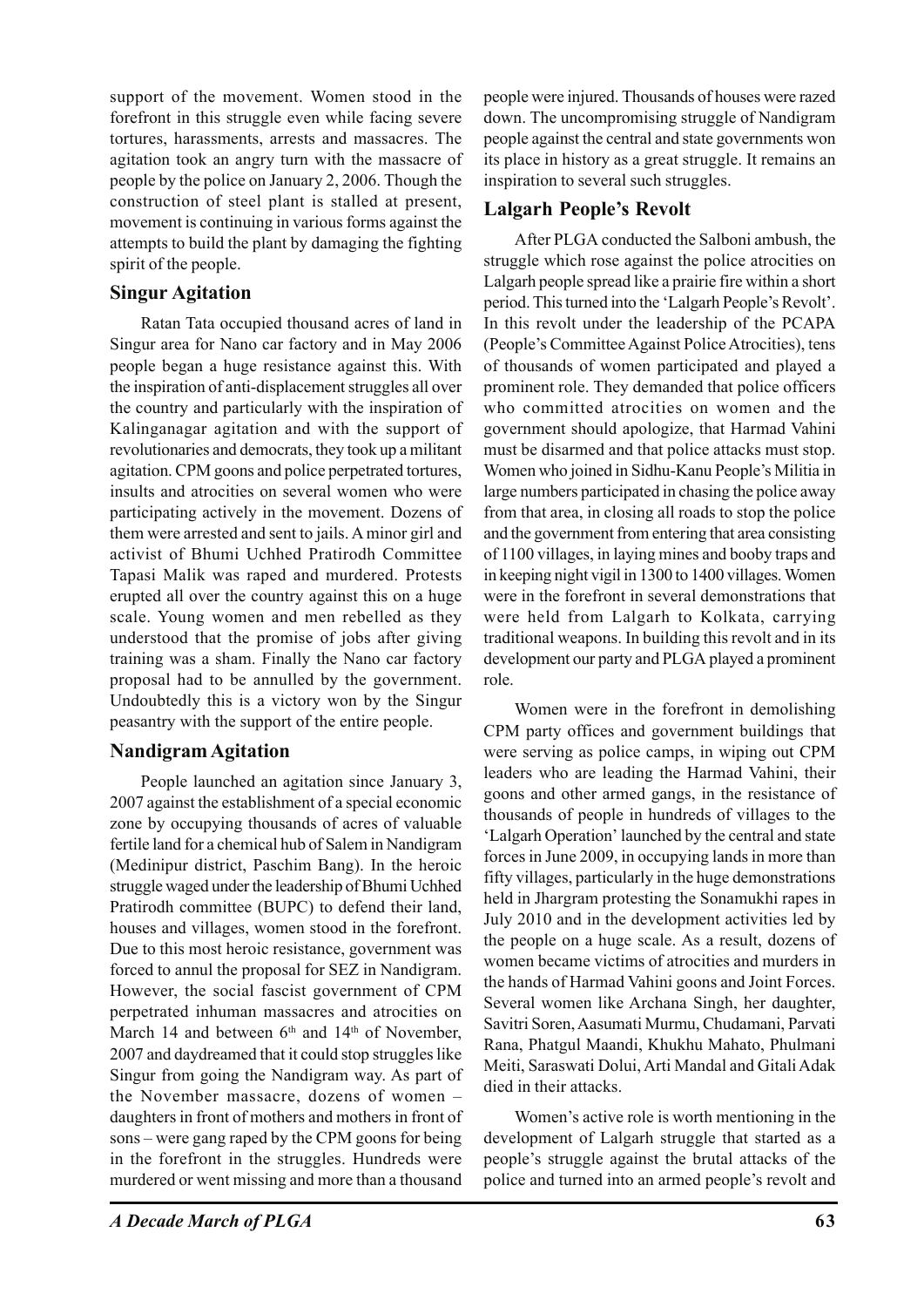as an anti-state struggle and moved towards building people's political power and seizure of power.

#### **Women's Resistance in Narayanapatna Movement**

Narayanapatna (NP) movement once again brought on the agenda that land issue is linked with the issue of political power. The role of women in anti-arrack struggle and the land struggles is inspiring. Women are working actively in 'Ghenoba Bahini', the People's Militia. Women are becoming part of every activity. They are heroically fighting shoulder to shoulder with their class brethren and occupying a place of pride. There is no agitation, demonstration, resistance or meeting without the participation of women. While women are in the forefront in some, some are being exclusively held by women.

Repression on women playing an active role in the struggle is severe too. Several women became victims of atrocities, indiscriminate tortures and inhuman insults by police and Santi Committee goons. The leaders of women's organizations, members and even ordinary women are being put in jails after illegal arrests. Some women were declared 'most wanted'.

Resisting OGH became the main task for women. On April 14, 2010, ten thousand women participated in a rally held in NP. They demanded that the illegally detained persons in jails be released unconditionally and the police camps established in this area be lifted.

The women are carrying traditional weapons and are always keeping chilli powder ready to resist as the attacks of police and Santi Sena mobs became a daily routine. 'You be at the back, we will be in the forefront' is what these women said to their men in some instances where they fought with the police, injured them and chased them away, thus leading the whole resistance.

In June 2009, fifty police attacked Lellipaya village in Borigi panchayat and tried to take the men along with them after destructing property in their houses. Women came together and beat one policeman. The terrified police fired in the air and ran away after getting that police released. When the police attacked the women again, the women of the neighboring Manjariguda village also resisted and chased the police away.

When the police attacked Kanaka village in Tentulpodar panchayat and took along with them a villager named Seerika Sannama after tying his hands at the back, the village women fought with the police and got him released.

The police took away Livu and Mino belonging to Dumsili village in Balipatta panchayat and imprisoned them in NP police station. Their wives went to the PS, fought with the police and got them released.

On August 3, 2009, thirty-five AP Greyhounds policemen attacked Jangidivalasa village in Kaurubadi panchayat in Bandugaon block. Only women were present in the village at that time. They began fighting with the police by surrounding them and simultaneously sent word to their men and the neighboring villagers. Within a short period women and men arrived with traditional weapons and seized the weapons, cell phones and kit bags from the police. They tied them with ropes questioning them as to why Andhra police were coming into Odisha. Some policemen begged and pleaded that they had children. People released them only after BDO and SI gave assurance in writing.

When police attacked a village Diguvalocha in Borigi panchayat police went into a house to harass a woman who was cooking. The 'woman' was in fact a 'Pejju' (a man who performs puja and dresses like a woman according to Adivasi tradition). Immediately the Pejju threw hot water boiling on the stove on the police. Police ran away with burnt faces howling. Women and children threw stones at the police and chased them away till the borders of the village.

In October 2009, police put up posters portraying the leaders of Chasi Mulia Sangha – Nachika Linga, Singanna and Ramphad - as looters, along with their photos. Two thousand women rallied and surrounded Narayanapatna PS against this. They tore down the posters put up at the PS. Though the gates were locked and they were lathi charged, women scaled the gates and questioned the station officer. Women were also active in November 20, 2009 incident where they questioned the police. The police fired upon the agitators and comrades Singanna and Andru died. When everybody scattered after the firing and was fearing arrest if they go for the dead bodies of Singanna and Andru, it was women who fought with the police and brought back the dead bodies. It was due to the initiative of the women that thousands of people could perform the last rites of their beloved leaders with respect.

After the November 20 incident police attacked the villages indiscriminately and it became common place for them to beat the men with rifle butts and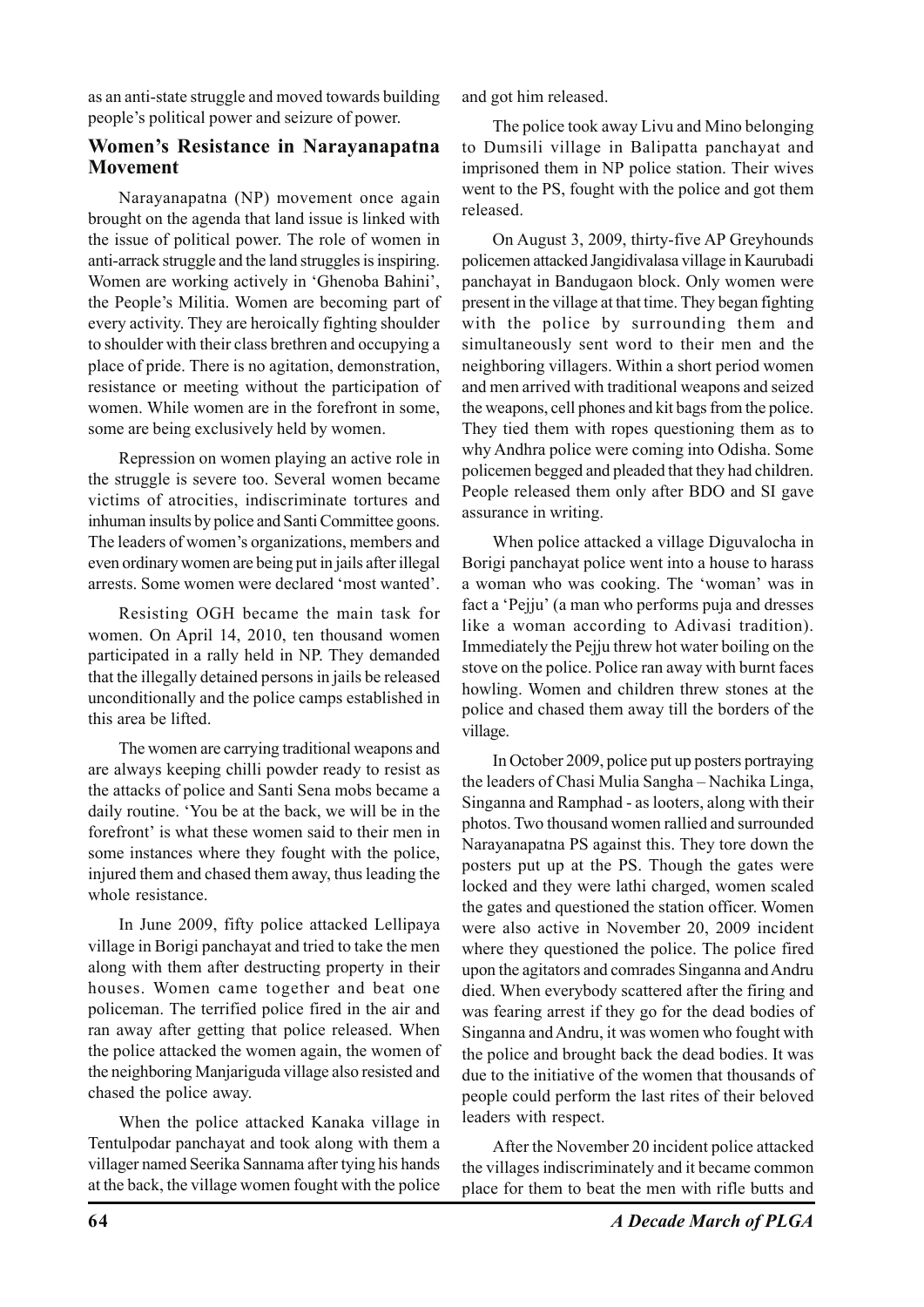arrest them. In many such instances, women resisted severely. Women are being active in getting their men released, in *gheraoing* the police stations and taking part in rallies and dharnas. Police are using foul language and beating the women in such instances. They are not even sparing the children. Due to these atrocities of the police, many women and children were injured and their heads were fractured. There were instances where women went with fractured heads and injuries to the police stations and got their men released.

As *Sangam* leaders and men were being arrested, it is the women, children and elderly persons who are left in the villages to carry on agriculture. They are doing sentries with traditional weapons and are defending their villages, properties and harvest. It is the women and elderly persons that are going to the weekly markets and buying their daily needs.

Though the police and the land lords are creating hurdles and threatening that they would fire upon the people if they come to harvest crops, women are preparing themselves to harvest the crops in the lands gained by them through struggles. They are pledging that they would not leave the lands even if they had to spill their blood. They are adding valiant chapters to contemporary history.

Similarly women are participating actively in such anti-displacement struggles as Niyamgiri, Posco, Mali, Deomali, Gandhamardan in Odisha, Sompeta, Kakarapalli in AP and in the struggle for separate statehood for Telangana and are fighting back the exploiting policies of the ruling classes.

#### **Women's Role in Military Sphere**

Women are participating actively on a huge scale in PW as part of all the three forces of PLGA – main, secondary and base forces. They are fulfilling responsibilities as People's Militia members, commanders, Militia C-in-Cs, as members in Local Guerilla Squads, platoons, companies, supply squads and supply platoons, as Platoon Party Committee members, as mechanics in weapon repairing units, as guards for party leaders, as military instructors and in various departments as doctors and tailors etc. They are playing important role in developing PW to higher level by participating in battles with the enemy. They are displaying a spirit of sacrifice and a steely determination to fight till the end. They are playing a crucial role as commanders in some ambushes and displaying their efficiency. In the past decade, women's role is present in all the principal battle operations. Battle operations conducted without the

*A Decade March of PLGA* **65**

participation of women are very few.

### **Women's Role in The Base Force Of People's Militia**

It is the People's Militia that is directly leading the mass resistance in the anti-feudal struggles, antistate struggles, anti-displacement struggles (against MNCs, SEZs, mining, huge projects like Polavaram etc) and struggles against state-violence. People fought militantly carrying their traditional weapons in Nandigram, Singur, Kalinganagar, Lalgarh, Narayanapatna, Niyamgiri, anti-bauxite struggle of Visakha etc. The role of women in all these mass resistance struggles is prominent.

#### **Women's Role in Fighting Back The Counter-Revolutionary Campaigns Like Salwa Judum and Sendra**

'Booby traps or pressure bombs' and 'traditional traps' turned into sharp weapons in the hands of the people's militia to fight back counter-revolutionary campaigns like Salwa Judum and Sendra, SPOs, Koya Commandos, counter-revolutionary organizations like TPC, JPC, Sasastr People's Morcha, Harmad Vahini, NASUS, Gram Rakshak committees, Santi Committees and the OGH that is going on since mid-2009. Ditches were dug in the direction from which the police forces enter the villages. There were many instances where the police forces that come secretly to attack the villages fell into these traps and were severely injured by the bamboo stakes, iron rods and arrows that were planted in them. Due to this many limitations were imposed on the police forces that used to come to attack the villages without any control. The role of women militia members in digging traditional booby traps is very important.

Thus unhesitant women not only participated in mass resistance activities but are also trying to make success the responsibilities given to them in battle operations. Women are also participating considerably in several actions conducted by the People's Militia and the PLGA to seize the supplies of the police forces. The People's Militia forces are playing a prominent role in the defence actions taken up by the People's Defence Committees under the leadership of RPCs to protect the villages, people and the properties from the attacks of the mercenary police. Militia Women are courageously fighting back the attacking police forces with arrows and country guns in ambushes. There were instances where mothers who had delivered just eight days previously had done sentry duties by tying the baby to their backs and where fully pregnant women, differently able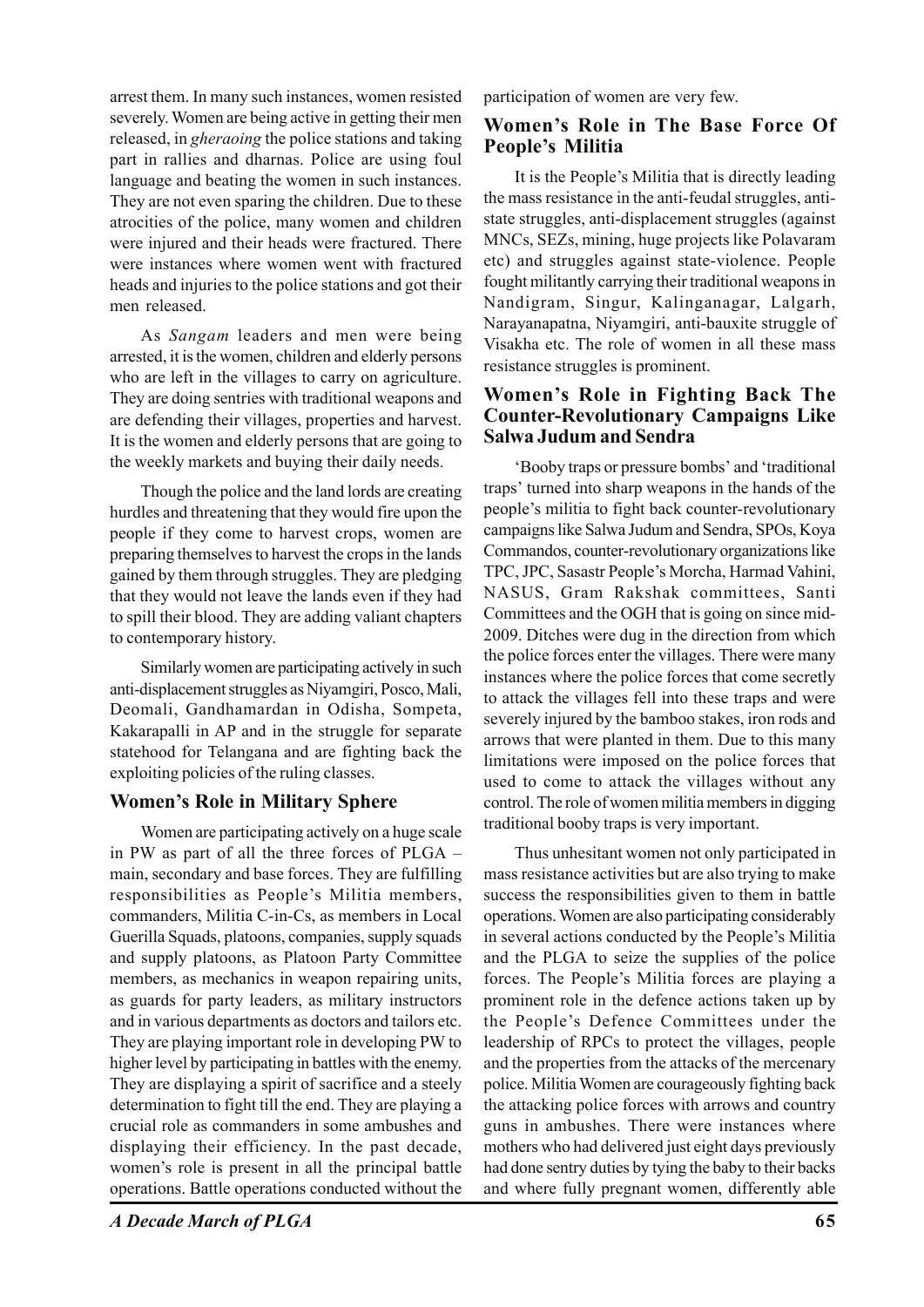women (blind, deaf and lame) had done sentry duties.

The role of militia women in ploughing fields, sowing, harvesting and in collective production works and in helping the poor peasants is very praiseworthy. Women worked resilientlytly to rebuild the houses burnt down by the SJ goons and the mercenary police and gave solace and courage to those families. These incidents indicate that the very life of the people, particularly those of women turned into a battle.

Hundreds of People's Militia forces are rallying to observe *bandh*s protesting fake encounters, arrests, police massacres and atrocities. They are rallying thousands of people and are playing a prominent role in destroying the properties of government and comprador bureaucratic bourgeoisie (CBB). Women are participating in large numbers in such incidents and some are being led by women militia commanders.

In 2006, PLGA attacked the explosive godowns in NMDC mines on the Bailadilla hills in DK and seized nearly 20 tonnes of explosives. 900 People's Militia forces helped PLGA in transporting these. Women constituted 40% of these forces and they fulfilled their role valiantly. This attack increased the self-confidence of women. In 2009, in a similar attack planned for seizure of explosives in East Bastar area, a total of 500 to 600 militia members participated and 30% of them were women. On May 13, 2010, women constituted 30% of the militia that transported the 17 tonnes of ammonium nitrate that was seized as part of 'Operation Ammonia'.

Several women militia commanders and members died while fighting fiercely with the enemy during their attacks. In West Bastar, militia platoon commander comrade Pottami Ayiti (Avunar), militia members comrade Midiyam Ayite (South Bastar), comrades Dasri Salami, Ranai Gawde, Poolo Vadde, Ramoli Vadde (all from East Bastar) and Santoshi of Maad died while fighting the police forces. Comrade Sunita Madaavi of Gadchiroli, comrades Munni (Konta) and Tellam Bhime of S.Bastar were women militia members who were raped and murdered by the police. In S.Bastar, militia platoon section deputy commander comrade Kartam Deve died due to snake bite. Comrade Ayiti who was martyred in Avunar worked as militia platoon commander with utmost courage and bravery amidst SJ attacks and set an ideal. She strove very hard to arm the people with traditional weapons to resist the attacks of SJ.

Though the People's Militia forces worked parttime, it was difficult for them to fulfill their daily needs while they were engaged in battle operations. Sometimes they did not even get food to eat. They used to drink gruel and fill their stomachs. Sometimes they did not get even that and there were women comrades who fell unconscious while doing sentry duty due to lack of food. They are overcoming this problem by working in collective farms, gathering forest produce and selling it and doing collective labor. They are extending full support to the PLGA main and secondary forces in battle operations and are participating in them.

#### **Brave Deeds of Women in PLGA Main and Secondary Forces**

In fierce battles like the Daula raid, Jehanabad raid, Giridih raid, Madhuban raid, Padeda ambush, NMDC raid, Murkinar raid, Jaraghati ambush, Ranibodili raid, Kuduru ambush, Urpalmetta ambush, Tadimetla-1 ambush, Tonguda ambush, Battiguda ambush, Tadkel ambush, several raids on SJ sibirs, Khas Mahal raid, Bhimbandh ambush, Bhatgaon raid, Kiriburu ambush, Modugupal-1 ambush, Gampakonda ambush, Balimela ambush, Tellarayi ambush, Modugupal-2 ambush, Banda-1, Banda-2 ambushes, Damanjodi raid, Markanar ambush, Minpa ambush, Madanveda ambush, Laheri ambush, Tavvetola ambush, Mandagiri ambush, Palachelma ambush, Kongera ambush, Lakhisarai-Kajra ambush and Saranda counter-operation - women valiantly played their role. Several brave women like comrade Sandhya in Alatam ambush (AP), comrades Swarupa and Rajita during Koraput campaign (AOB), comrades Karuna and Somari in Daula raid in DK, comrade Enki in the raid on Gangalur SJ sibir, comrade Anju in Jhumra Pahad raid in Jharkhand, comrades Kamala, Rambatti in Nayagarh (Odisha) operation, comrade Santi in Tadkel ambush, comrade Ratna in the MV-79 attack (AOB), comrades Madkam Badri, Ravva Sanni, Punem Jogi, Madkam Bayi, Veko Vimala in the Kanchal counter ambush (covert operation-DK), comrade Sujata in Gunukuralla ambush (AOB), Reena in Modugupal ambush (DK), comrade Mangli in Daiguda ambush (AOB) and comrade Rukmati in Mukram-Tadimetla ambush (DK) have been martyred while fighting the enemy by putting their lives at stake and have written a new chapter in the history of PW. The ideals set by the women comrades in the development of PW would always remain an inspiration to PLGA.

Several women participated in the Koraput campaign (February 2004) where hundreds of weapons were seized from the armory. They participated equally with the men in the tough guerilla maneuvers in high mountains. As part of campaign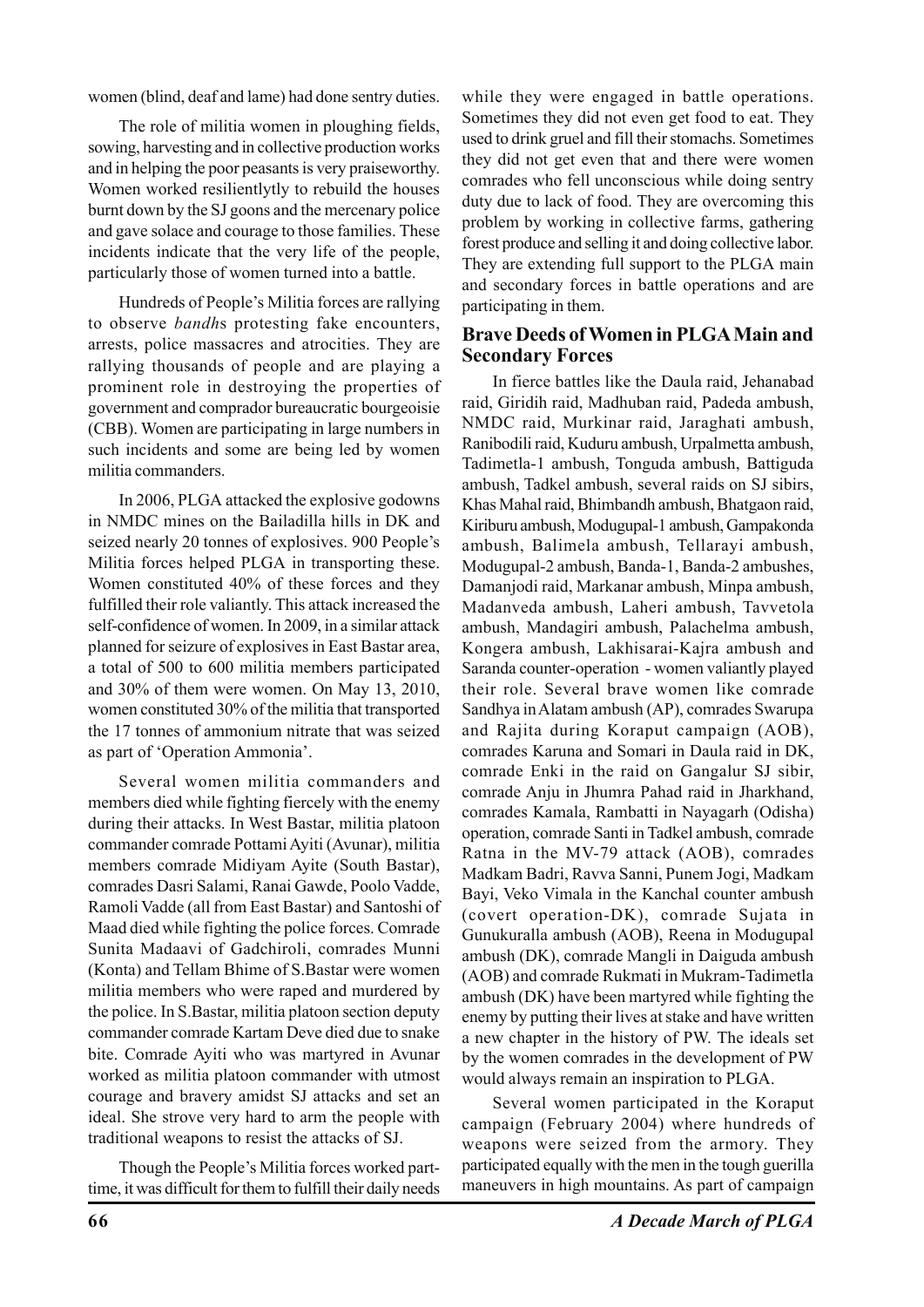preparations, the PLGA team that went to Battunur village in East Division (AOB) was surrounded by the Greyhounds and fired upon. Comrades Swarupa and Rajita gave cover firing to the other team members to retreat safely and laid down their lives in the firing.

On September 3, 2005, the mine proof vehicle in which the CRPF jawans were traveling was blasted very courageously and 24 jawans were wiped out at Padeda. This was led by a women commander of DK and thus she proved how efficient women were.

The 'Operation Ropeway' that shocked the Indian ruling classes – the Nayagarh raid of February 15, 2008, involved walking for months together, traveling for hundreds of kms in an unfamiliar terrain, among unfamiliar people speaking an unfamiliar language. Dozens of women comrades overcame several difficulties and hurdles along with the men comrades and participated in the operation. They fulfilled the responsibilities given to them valiantly. They participated in assault and seizing of weapons and also fulfilled responsibilities of communication, recce, transporting and treating of injured comrades etc. When they were making preparations, AP Greyhounds surrounded PLGA comrades near Gudari village (Odisha) and attacked them. Platoon-6 Party Committee member (PPCm) comrade Kamala (Manglo) laid down her life there while fighting the enemy. While retreating after seizing hundreds of modern weapons and thousands of rounds of ammunition in the Nayagarh raid, the Gosama battle took place on the next day. Three SOG commandos including an OASP assistant commandant died in the resistance of the brave red fighters. Another PPCm of Pl-6 comrade Rambatti and Regional Company-1 member comrade Iqbal

were martyred while fiercely fighting the enemy.

Women comrades carried on inspiring maneuvers in a thrilling manner and set an ideal in Markanar ambush (February 1, 2009) of Gadchiroli (DK). While a police jawan was running for his life carrying his AK, a woman comrade with a 12 bore gun chased him, killed him and seized his AK. While a normally injured jawan was firing with his SLR, a woman comrade rushed to him, hit him with her leg and seized his SLR. This has once again proven that higher consciousness in a person decides the outcome in a battle.

In the historic Mukram-Tadimetla ambush (April 6, 2010), women comrades played their role in wiping out enemy forces on a huge scale. Section commander comrade Rukmati was martyred when an enemy grenade blasted while she was seizing weapons in this attack.

On September 22, 2010, in an ambush conducted by the secondary and base forces of PLGA in S.Bastar, two policemen died. A woman comrade led this ambush.

The influence of patriarchal ideology of the class society is very strong on the revolutionaries too. This is proving to be a hurdle for the initiative, development and fighting spirit of women comrades in party, PLGA and revolutionary mass organizations. As part of the rectification campaign (2009-2010) taken up against the non-proletarian trends in the CPI (Maoist) party, cadres fought against patriarchy too. Such campaigns were conducted in the party in the past too. Cadres, particularly male comrades tried to overcome their mistakes through criticism and self-criticism. They took this campaign to the people and educated them. The anti-patriarchal struggle helped in increasing the self-confidence of the women comrades. This change can be seen during battle operations too.  $\forall x$ 

# *Continued from page 73...*

of the children left the journalists speechless. They had no answer.

Communist Party of China built children's brigades in workers *bastis* and villages. Comrade Mao said the following about them – "Both girls and boys are their members and they should be aged between 8 and 15. This brigade of workers' children would be present where the Red Guard brigades and youth brigades are present. Every village has one brigade leader. There are no brigade leaders in *bastis*. Brigade leaders are present at the district level.

The tasks of the children's brigades : 1) They must do sentry duty. 2) They must inquire about drugs and gambling. 3) They must eradicate superstitions and religious oppression. The children's brigades must inquire about drugs and gambling and without any compassion or sympathy should attack religion severely. They would fulfill their responsibility towards the people properly and with sincerity. They would attend mass meetings. Wooden guns are their primary weapons. Some possess spears"

Participation of children in PW is an inevitable phenomenon. Its roots are in the class society. As class struggle continues till the class society comes to an end, so would the children play their role in class struggle definitely. Let us hold aloft this Maoist understanding, hail the heroic participation of children in PW and rally support for their struggles.  $\forall x$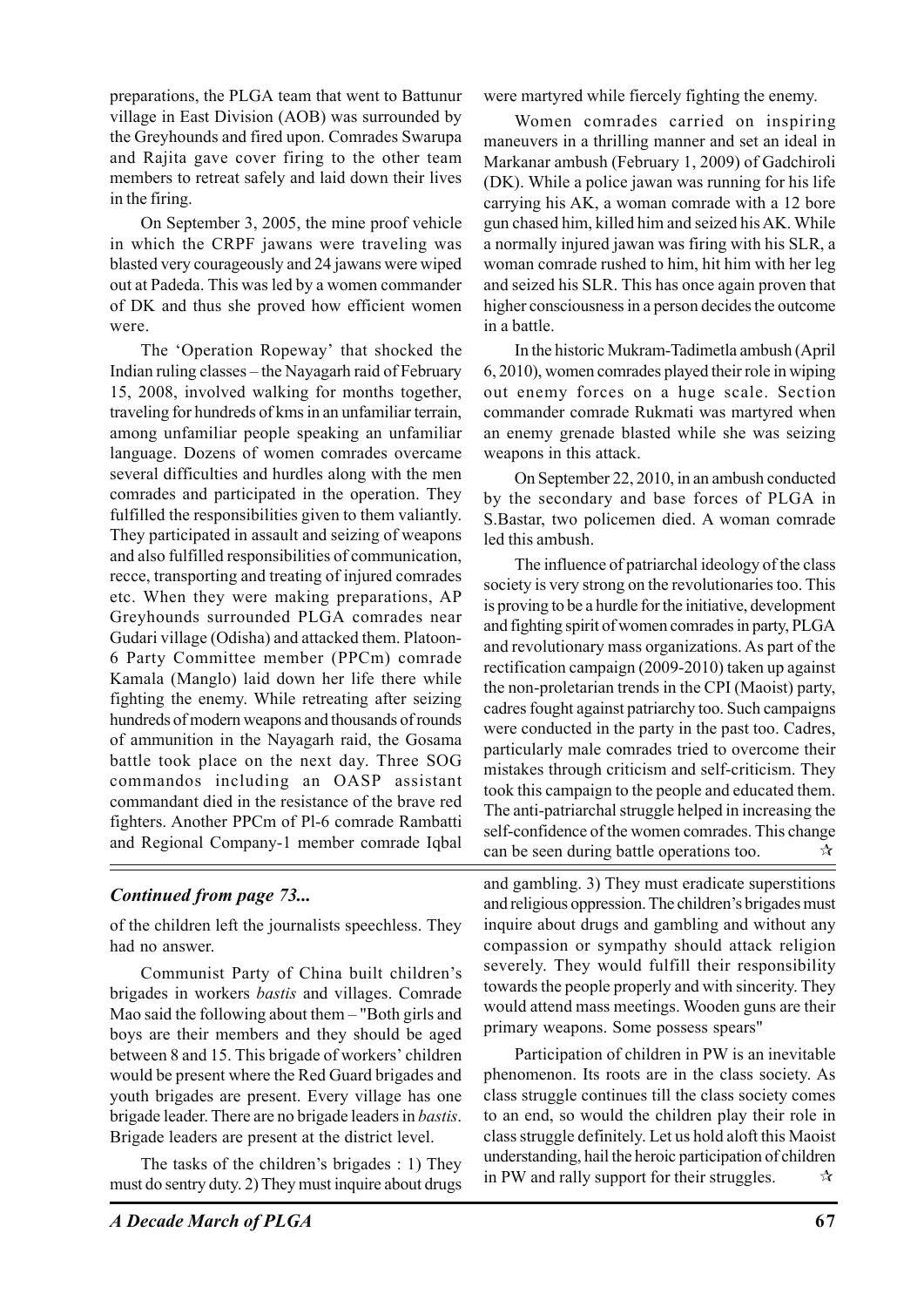# **Role of the People's Militia is Crucial in Mass Resistance Struggles**

Since the launch of PW in India, People's Militia organizations have been formed and are playing their role in the resistance struggles. After the formation of PLGA, People's Militia is developing in a more consolidated manner. The squads that have been working till then – Self-defence squads – SDS, Jan Militia squads (PMS), Gram Rakshak Squads (GRD), Area Rakshak Squads (ARD) began developing further, vastly. Where people's political power organs are being formed, that is in areas where RPCs are present, Praja Rakshak squads (PRDs) and militia platoons have been formed. At present efforts are on to build militia companies. The People's Militia is fulfilling the following main tasks :

Defending from the attacks of armed police and paramilitary forces, punishing local enemies of the people, standing in support of Revolutionary People's Governments, mass organizations and mass struggles, protecting them and developing mass resistance struggles and leading them.

Panchayat Militia Commands and Area Militia Commands that led the militia activities and coordinated them were formed under the leadership of the Panchayat level and Area level RPCs. They are gaining experience in some areas in DK, Bihar-Jharkhand and AOB.

These militia structures that are being formed with vast mass base and developing are like a perennial river for PW and guerilla warfare. They keep them alive. That is why the police, paramilitary forces and the exploiting ruling classes are terrified by the People's Militia. They are conducting suppression campaigns on a huge scale targeting the militia. As part of this, several heroic Militia Supreme Commanders, Militia Platoon Commanders and Militia members have been martyred while fighting bravely in the battlefield. The Sidhu-Kanu Militia Supreme Commander comrade Sidhu Soren, Ghenoba Bahini Supreme Commander comrade Singanna and many other comrades were martyred at enemy hands. They painted the People's Militia red with their warm blood. When we examine the activities of the People's Militia that were carried on militantly, actively and in a varied manner in this past decade, we can see that it is developing as a strong base force of the PLGA.

It is not an exaggeration to say that the mass resistance actions of the People's Militia forces are continuously happening in DK, BJ, AOB and West Bengal. The state, central police, commando, special forces and the counter-revolutionary mobs are being resisted in whatever manner they can by the people, mass organizations and people's militia in their hundreds and thousands collectively, in the form of Action Teams and jointly along with the PLGA forces. As a result, though there are thousands of paramilitary, commando and special task force jawans in police stations and camps, it has become difficult for them to come out of their camps and patrol even for one km.

After the formation of PLGA, the number of People's Militia organizations increased considerably. As a result, gradually a significant change occurred in the nature of the actions conducted by the People's Militia on the enemy. They are heroically attacking the enemy having modern weapons with their traditional weapons, killing them and seizing their weapons. Since a decade, People's Militia rallied from dozens to thousands in number and participated in various activities. They fought back the enemy as much as they could and conducted hundreds of harassment actions and injured dozens of policemen. In some incidents, they wiped out the enemy forces. In weekly markets, small towns and in front of shops, they attacked the police and paramilitary jawans who were single and armed, injured or killed them and seized weapons. Such kind of actions sent chills down the spines of the enemy. To stop at every step the armed police mobs and killer gangs that come to attack the villages, they dug/set up thousands of blasting booby traps and traditional traps. Protesting the illegal arrests of people, militia members, *Sangam* leaders and members, the masses heroically resisted the police and got them released in several places.

The role of People's Militia in finding out the activities of class enemies, people's enemies, informers and coverts in the rural areas by continuous surveillance on them and in protecting the revolutionary movement and the revolutionary leadership from them is very important. Their role is also crucial in catching the CIDs sent secretly into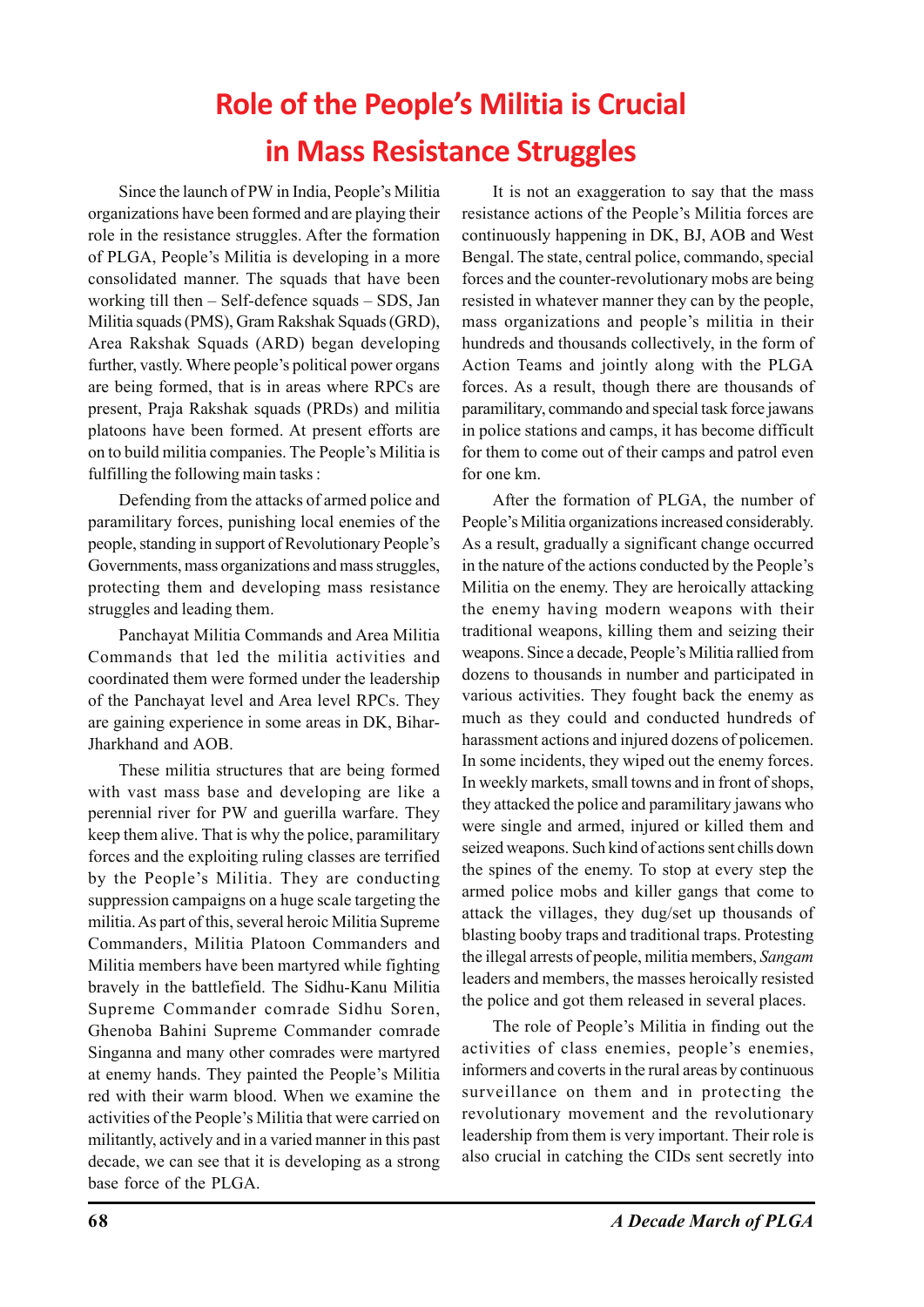the movement areas and punishing them in the people's courts. The role of People's Militia units cannot be underestimated in continuously doing sentry duties to defend the villages from the attacks of police and the counter-revolutionary goons, in stopping arrests, in getting the arrested persons released and in providing protection to the political, organizational works, struggles and production activities of the people. People's Militia is acting as the eyes and ears to the main and secondary forces of the PLGA and is extending active help and support to it, thus playing a crucial role in developing PW. They are staying for one week or ten days with those forces, participating in attacks and are playing an excellent role in making them successful. It is destroying enemy supplies, seizing them and handing them over to people and PLGA and extending logistical support. The role of People's Militia in destroying comprador bourgeois and imperialist properties is also primary.

### **Common Militia that is emerging from mass resistance struggles**

The people who are arming themselves in various mass agitations are consolidating into Common Militia. It is due to the crucial role of the People's Militia that mass agitations are developing into resistance struggles. In the struggles that came to the fore against the counter-revolutionary organizations and campaigns like Salwa Judum (DK), Sendra (Jharkhand), Nagrik Suraksha Samiti (JH-Paschim Bang border), TPC (Bihar), JPC (JH), PLFI (JH), Sasastr People's Morcha (Bihar), Harmad Vahini (the social fascist army of the CPM in Paschim Bang), Santi Committee (Narayanapatna), in antidisplacement struggles and in land struggles people formed Bhumkal Militia (DK), Sidhu-Kanu Militia (Lalgarh), Ghenoba Bahini (Narayanapatna), Manyam Pituri Sena (Visakha), Niyamgiri Suraksha Sena (Niyamgiri) and all these are forms of Common Militia.

### **PLGA and Militia defeat counterrevolutionary organizations and campaigns**

To wipe out the revolutionary movement as part of LIC, the exploiting ruling classes formed SPO system several counter-revolutionary killer gangs and campaigns like SJ, Sendra, NASUS and Harmad Vahini and incited them. PLGA and People's Militia fought them back by raising the consciousness of people against this and by implementing class line and mass line firmly. They armed the people and

consolidated them in People's Militia organizations.

In DK, particularly women have fought back the SJ mobs everywhere. Ambushes and raids like Vinjaram, Padeda, NMDC, Darbhagudem, Murkinar, Kotha Cheruvu, series of attacks on SJ sibirs of Gangalur, Basagudem, Manikunta, Dondra and Errabore, Pundri booby trap, Ranibodili, Urpalmetta, Tadimetla, Tonguda, Battiguda, Modugupal, Tadkel, Minpa and Kokavada put an end to SJ murderous campaign.

Attack on Sendra led by Babulal Marandi, the attack on the mentor of NASUS and Jharkhand Mukti Morcha leader MLA Sunil Mahato, Ghatsila revenue division NASUS leader Santosh Mahato, his right hand Krista Mahato and continuous attacks on dozens of their goons by the PLGA led to the defeat of Sendra and NASUS in BJ and BJO areas.

#### **PLGA and People's Militia suppress the arrogance of counter-revolutionary gangs like TPC-JPC and JAL and defeat private armies like Ranvir Sena**

In Bihar and Jharkhand private armies like Sunlight Sena and Ranvir Sena and secret gangs like TPC, JLT, JPC and SPM have been formed under the aegis of the reactionary government. With the experience of having fought with the feudal armies from the beginning in Bihar and by holding aloft the class line and mass line more so after its formation, the PLGA waged constant battle against these counter-revolutionary secret gangs and private armies. In central Bihar and western Jharkhand several such battles were waged. Let us look at some of the important ones among them below :

Counter-revolutionary government secret gangs and their leaders in western Jharkhand like TPC's (Tritiya Prastuti Committee) State leader Murari, local leaders Sudhir Singh, Kariman Ganju, Bhola Uraon @ Mahesh, Kamta Prasad @ Hakad and several members like Dev Charan Mahato, Chanarik Turi, Satyanand Mahato, Prabhu Yadav, Sravan Kumar Singh and Gudu Ganju; JPC (Jharkhand Prastuti Committee) area commander Shafiq Ansari @ Rajesh, five JPC members in Chatra district, traitor Ravindra Mehta gang leaders Ajay Yadav, Surendra Mehta, Surendra Uraon and Hemant Uraon, Sonulal Uraon, Sanjay Paswan; later first and second rank goonda leaders like SPM's (Sasastr People's Morcha) Amit (he was with the TPC at first); Santi Sena killer gang leader Bhado Singh and several of his gang members; PLFI (People's Liberation Front of India)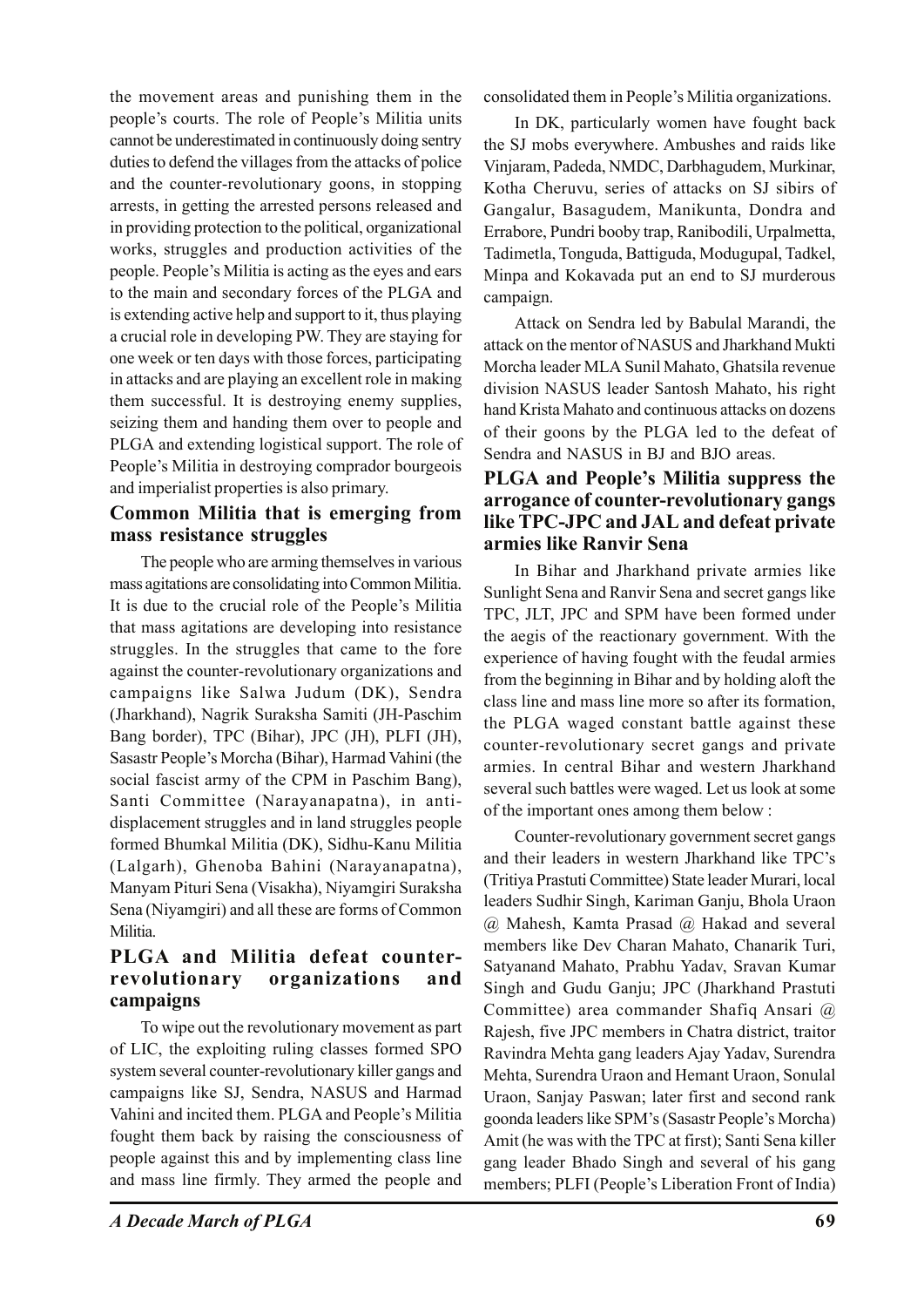and JLT (Jharkhand Liberation Tigers) goons were annihilated by the PLGA. At present the arrogance of these private armies and gangs was suppressed. The role of SDS and PMS is important in all these struggles.

# **Sidhu-Kanu People's Militia Gives Big Blows to the Social Fascist Harmad Vahini mobs**

The Harmad Vahini fascist counter-revolutionary killer gangs are a form of social fascism in Paschim Bang. The anti-people, exploiting and murderous policies followed by the left front governments led by CPM for the past three decades faced the wrath of mass resistances in Singur and Nandigram. Exactly from then on, the social fascist murderous gang of Harmad Vahini also faced the wrath of the people. As part of the deluge of Lalgarh people, the heroic masses of Lalgarh revolted with hatred against Harmad Vahini and conducted huge resistance attacks on the Vahini and the CPM killer politicians who led it. Led by Sidhu-Kanu People's Militia that emerged from this resistance, the heroic masses of Lalgarh wiped out hundreds of various levels of CPM leaders and Harmad Vahini goons. In fact, this resistance has shaken the foundations of CPM in Paschim Bang. This resistance movement is intensifying and expanding to several spheres and areas and is advancing by seriously resisting the OGH offensive with the support of patriots, democrats and people of India. The martyrdom of people's revolt leader comrade Sidhu Soren, the Militia Commander famous as the second Sidhu and that of multi-talented leader of people's revolt comrade Umakant Mahato is a serious loss to the movement. In the two year long movement more than 110 Lalgarh people spilled their blood. Due to their supreme sacrifices, the people could defeat CPM's social fascism and its Harmad Vahini goons.

# **Ghenoba Bahini defends the People**

The Narayanapatna movement started as a peaceful agitation for land led by Chasi Mulia Sangha. As part of it, 'Ghenoba Bahini' volunteer group was formed in the beginning of 2008 to maintain discipline during meetings, rallies, dharnas etc. The activists wore red clothes, boots and socks, a whistle hanging from their necks and carried traditional weapons. Women too were members of Ghenoba Bahini. The Commander-in-Chief was comrade Singanna. Ghenoba Bahini played a good role under his courageous leadership. It increased the selfconfidence of the people.

Within a few months of its formation in May 2008, Santi Sena was formed with the aim of suppressing the movement. Attacks on Chasi Mulia Sangha members, its activities, villages and people began. With this the tasks of Ghenoba Bahini widened. It became its primary task to protect the *Sangam*, villages and people. Arranging sentries in villages, resisting the attacks of Santi Sena, making defence arrangements including keeping sentries all around during agitation programmes and meetings became the tasks of Ghenoba Bahini. Its units were formed in several panchayats. It participated actively in attacking arrack shops and arrack manufacturing units of big traders and in making success the election boycott call. Santi Commiittee became inactive with the actions conducted jointly by PLGA and Ghenoba Bahini in 2010 on the Santi Committee leaders and goons.

### **'Manyam Pituri Sena' stands in the forefront in Land Struggles**

On December 6, 2010, during the celebrations of tenth anniversary of PLGA, the Adivasi peasantry occupied 110 hectares (275 acres) of coffee plantations of Balapam-Korukonda coffee estate belonging to APFDC, under the leadership of our party in Chintapalli mandal (Visakha agency, AOB). PLGA stood in support of this struggle. As part of this struggle, 'Manyam Pituri Sena' was formed in Visakha agency. This People's Militia was formed with the inspiration of the anti-British struggle (1922- 24) led by Alluri.

Apart from these, Common Militia organizations are coming to the fore as part of several mass struggles. Under the leadership of our party, PLGA is extending its support to all of these.

Thus People's Militia is playing a crucial role in advancing the PW and in developing mass struggles into resistance struggles and making them part of PW. People's Militia has strategic significance in PW. People cannot be liberated from exploitation and oppression unless they are armed on a large scale. With the participation of vastly armed masses and People's Militia, the guerilla warfare carried on by PLGA acquires a mass character and it develops into People's War. It is a historical fact that armed people can seize political power only through their united strength.  $\mathbb{R}$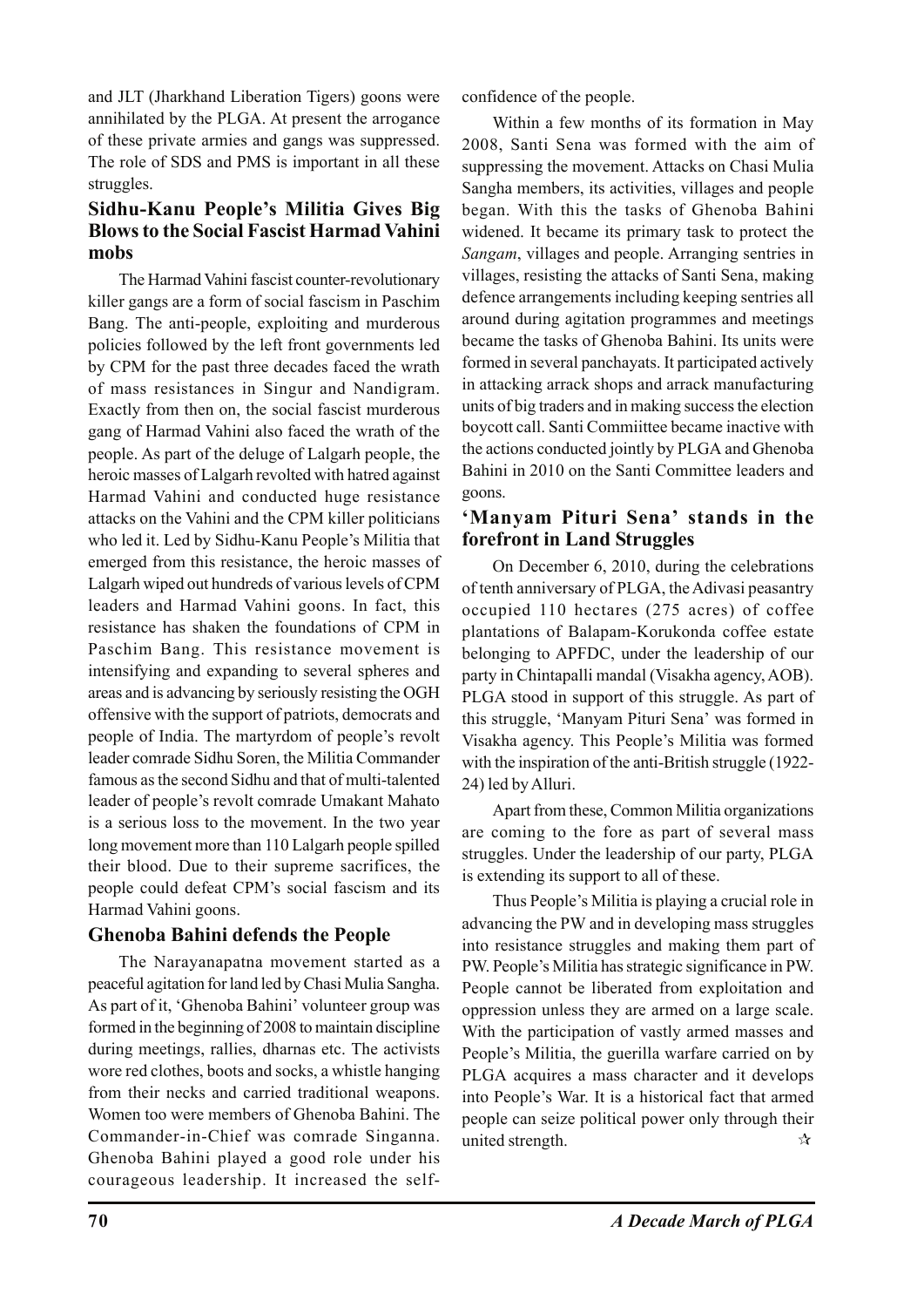# **PLGA - Great Support For Mass Struggles**

When armed agrarian revolutionary flames spread to the four corners of our country, the antifeudal struggles in the vast rural areas intensified with land issue at its core. Lakhs of acres of land belonging to land lords and government, forest and fallow lands were occupied by the people. They took up struggles on several issues including the issues of peasants, dalits and women. All these struggles advanced as armed struggles. After the formation of PLGA, these struggles took a wider form. PLGA stood in support of these mass struggles by defeating the several offensive operations of the state to suppress these struggles. It consolidated nearly 3 lakh people in various revolutionary organizations in DK, BJ, AOB, AP, Bengal and Odisha. These *Sangam*s worked with the active support of the masses even during enemy repression and PW advanced further due to this fact.

The political and economic policies of LPG (liberalization-privatization-globalization) of the ruling classes have degraded the lives of the oppressed masses further. The severe wrath of the people towards the governments that are not solving any of their problems is erupting. Agitations on daily issues and political issues faced by the people are intensifying all over the country. As people are revolting on these issues everywhere, mass struggles are erupting. Various kinds of large scale agitations for land, livelihood, liberation, Jal-Jungle-Zameen, against displacement, SEZs, several dams, illegal mining, for democratic rights, against OGH and for the social, political rights of various sections of people and communities are coming to the fore. People with various kinds of political (mostly democratic and progressive) ideologies are coming forth to jointly work with our party. Particularly, the lower levels of cadres belonging to ML parties and left parties are participating actively in these struggles. Revisionism, modern revisionism and reformism are getting exposed with each passing day. The people and the cadres are opposing those parties and organizations and are standing in the forefront of movements. Even those liberal bourgeois forces that feel that there is no place for violence in people's struggles and that people's demands cannot be solved through the gun, are participating in these militant agitations. Right from Kalinganagar, Singur and Nandigram to Lalgarh mass upsurge, Narayanapatna mass upsurge, Niyamagiri, Posco, Gandhamardan, Mali, Deomali, Sompeta, Kakarapalli mass struggles and mass struggles against China clay mining and Visakha bauxite mining, mass struggle against Hindu chauvinists in Kandhamal, agitation for separate

statehood of Telangana, struggles for occupation of coffee plantations in Visakha, against displacement in some areas of Jharkhand and the mass struggles against floods and famine in Bihar - all these created great upheavals. They exposed the class nature of central and state governments. People displayed higher struggle consciousness and armed themselves overcoming the legal limitations of the constitution. They are chasing away the enemy forces and are fighting with determination putting their lives at stake amidst enemy firings. Any struggle launched by the people is turning militant. In some instances it is taking an armed form too. All these mass struggles created a new model in the anti-imperialist, anti-feudal, anti-CBB struggles. All these are struggles taken up for the existence of the people. The struggles are built around the slogans of 'land, political power, democracy and building of a people's army'.

 All these are directly clashing against the 'state' and are worrying the exploiting ruling classes. As they are posing a threat to their very interests, thousands of forces were deployed and OGH was launched to crush these struggles and to loot the wealth of our country. Particularly, in BJ, DK, Paschim Bang and Odisha, the number of armed forces is increasing to hundreds and thousands and they are massacring people and implementing carpet security. On the other hand, the central and state governments are spending thousands of crores of rupees for fake reforms and are seriously trying to win the hearts and minds of people. People are preparing to fight on their life and death issues amidst repression and to fight back this dual policy of carrot and stick. They are displaying higher consciousness and resisting the brutal violence of the armed forces. They are sitting on dharnas in front of police stations for claiming the dead bodies of the people dying in fake encounters and to get arrested persons released.

PLGA stands in support of these mass struggles. It is with this support that thousands of people are joining the armed mass organizations like 'Bhumkal Militia' in DK, 'Jan Militia Squads' in BJ, 'Sidhu-Kanu Militia in Lalgarh, 'Ghenoba Bahini' in Narayanapatna (Odisha), 'Manyam Pituri Sena' in Manyam (AOB) and 'Praja Rakshana Militia' in Kalinganagar. They are advancing with coordination in the People's War waged against OGH carried on by the mercenary fascist police and paramilitary forces. They are proving that only 'People and a People's Army' can guarantee the victory of the

 $\Rightarrow$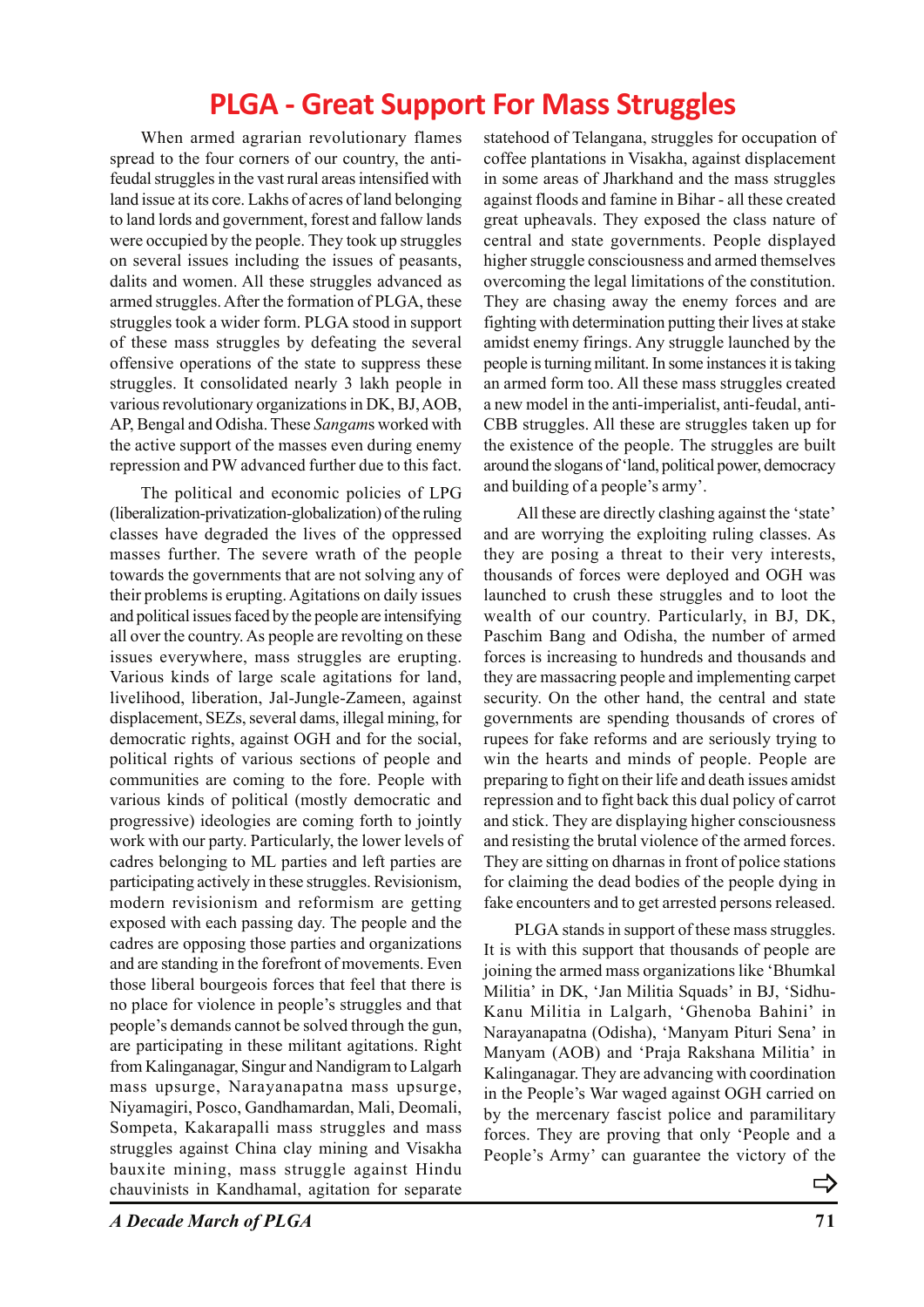# **Children claim**

# **'It is our right to participate in People's War'**

The PW led by CPI (Maoist) in India is having a great impact on the children. They are getting inspired by PW and are becoming part of it. Due to the 'War on People' imposed by the Indian ruling classes, even children are forced to take the path of struggle for their existence. At a very young age they have been forced to learn to make war by participating in it. In the name of wiping out revolutionaries, the central and state governments have deployed thousands of mercenary police forces and the lives of Adivasi children were dragged into the war being fought in the strongholds of the revolutionary movement in the mountains. The reason for this is the imperialist sponsored LPG policies of the Indian ruling classes.

It is not possible to separate children from the PW ongoing in movement areas such as BJ, DK, AOB, Paschim Bang and Odisha. It became common place for some with bourgeois ideology or for the intellectuals sponsored by imperialists to portray the facts upside down and to make foul propaganda on revolutionary parties and revolutionary guerilla organizations.

Children are inevitably becoming a part of several mass agitations and movements conducted all over the country against these policies. The role of children is increasing in these movements in proportion to the prominent role of women in these. In the Kalinganagar, Singur, Nandigram, Lalgarh, Narayanapatna, Niyamgiri, Mali, Deomali, Visakha bauxite, Sompeta, Kakarapalli, Separate statehood for Telangana, Gandhamardan, anti-Posco and other agitations that are going on with the impact of the revolutionary movement, its support and led by it, the participation of children is clearly visible.

Children are playing a very active role in many villages inside the revolutionary movement areas.

# $\Rightarrow$

revolution.

The impact of these struggles is felt by the proletariat and other sections of people in foreign countries. Proletariat in countries such as Philippines, Turkey, Brazil, US, UK, Greece and Italy held demonstrations and seminars against the brutal OGH carried on by the Indian ruling classes. On a huge scale, all democratic, progressive, peace-loving, patriotic forces and well-wishers of Adivasis all over They very much love our party and the PLGA. If a squad enters a village, it is the children who give all kinds of support to it. As they are growing up in a revolutionary atmosphere, they are imbibing revolutionary culture from childhood. Wherever they are present, one can hear them singing revolutionary songs. When they take goats and cattle for grazing the forests and fields reverberate with revolutionary songs. Their games and songs are all getting revolutionized. It is not at all an exaggeration to say that many comrades in the revolutionary movement and particularly in the PLGA had developed from Revolutionary Children's Organizations or had been influenced by the revolutionary movement since their childhood.

Dozens of children between 8 and 12 years of age in the movement areas are getting consolidated in Revolutionary Children's Organizations. The students studying in bourgeois schools and in people's schools run by the RPCs are also joining these organizations. Within every RPC limits, more than a hundred children are joining these organizations. They elect a president and a vice-president for the organization. They conduct their organization's activities under their leadership. The responsibility of running these organizations is with the village militia units and sometimes the women's organizational squads look after them.

The duties of the Revolutionary Children's Organizations are as follows – learning revolutionary songs, dance, street plays, participating in mass meetings, singing revolutionary songs and performing dances in them, propagating against using tobacco, gutka, manjan, arrack, toddy etc so that children do not fall victims to these bad habits, doing sentry duty inside the villages, patrolling, keeping surveillance on enemy activities, secretly finding out about the

the country stood united and held rallies and meetings in Delhi, Punjab, AP, Tamilnadu, Kerala, Jharkhand, Bihar, Paschim Bang, Odisha and Mumbai. 'Forum Against War on People' was formed opposing OGH and a wide agitation was taken up.

Our party's credibility increased as it led these mass agitations that erupted all over the country and the credibility of PLGA increased as it stood in their support. The vast masses and oppressed sections are aspiring for the leadership of our party.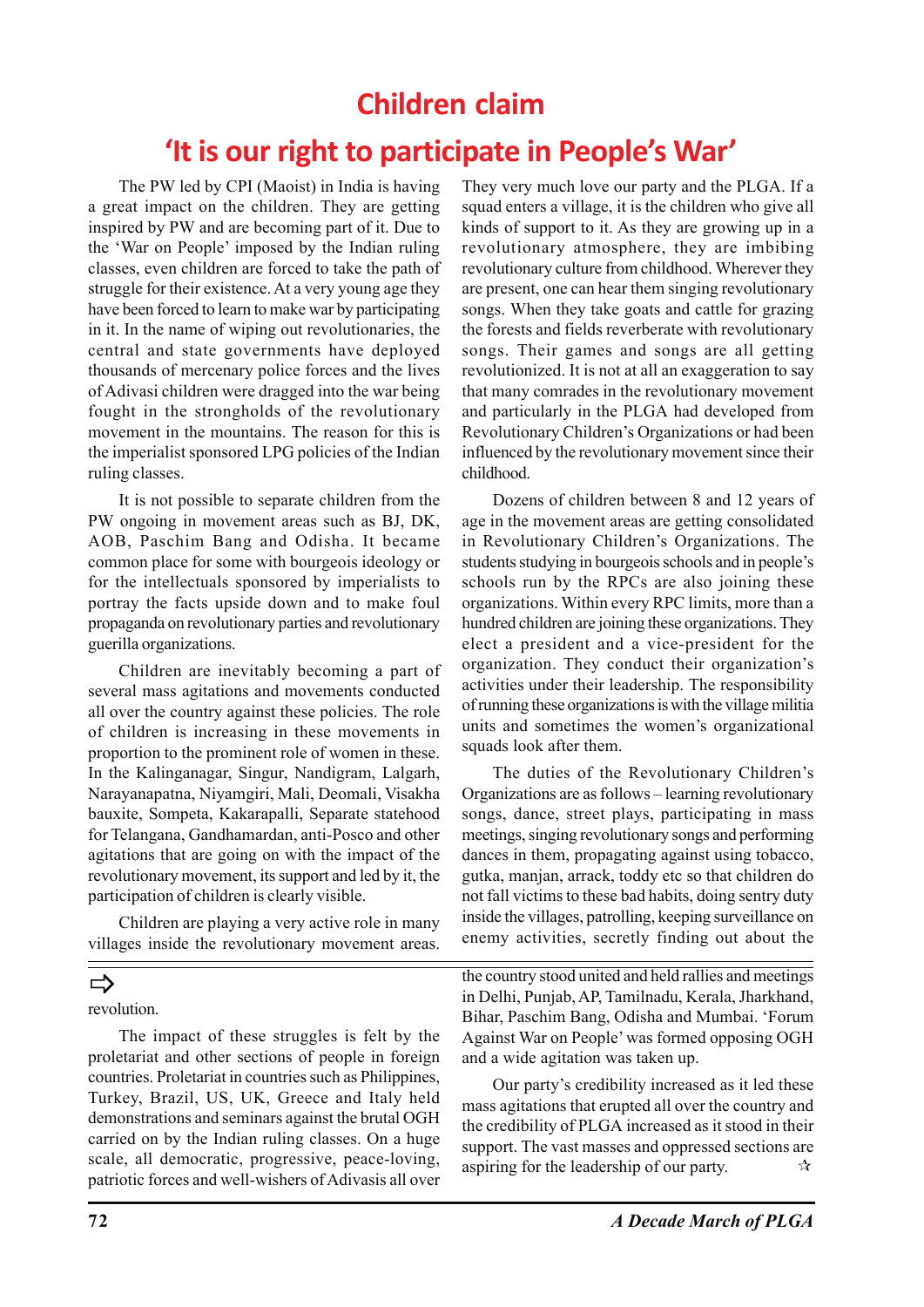activities of people's enemies in the village and handing over that information to militia and PLGA, attending the training camps held by revolutionary cultural activists and attending the primary level military training camps held by People's Militia.

The meetings of Revolutionary Children's Organizations are held according to the stipulated time. All the organization members possess traditional weapons like bows, arrows, knives and catapults. Separate children's cultural teams are being formed to fulfill cultural tasks. It is the specific feature of the cultural organization in Jharkhand that several full-time children's teams are part of it. Their 'War Dance' is one of the most popular art forms. In DK too, such full-time children's cultural teams are being formed.

Children are gathering forest produce or doing labor work to earn money needed for the revolutionary movement and giving that money as funds to the party, thus contributing their part. They're growing vegetables in collective farms by participating in collective labour and are contributing them to the children's organization activities or to the movement activities according to the needs.

Under the conditions where the enemy's massacres have reached their peak, the government school buildings that are used by the mercenary police forces are destroyed; roads and ditches are dug on the roads during *bandhs* observed for protesting the brutal massacres and atrocities of the police; traditional traps are set up to stop the enemy attacks on the villages and children are participating in all such militant activities.

When we look at the history of revolutionary movements of the world too, we find that the role of children is prominent. Claudie Broyelle wrote thus in her book 'Women's Liberation in China" - "There is no fairy-tales, no stories *just for children* and *no wonderful world of childhood*, only the right and proper inheritance that the world as it is offers children. This reminds me of a little Vietnamese child we had seen in a report about North Vietnam on television. We saw kids doing military training, learning to take the pin out of a grenade, organizing themselves to move into shelters without panic and so on. The reporter had asked, 'But do you think all this military training is a suitable occupation for children?' The child replied, 'Do you think American bombs spare children? Do you think children can remain outside the war, when the whole population is being attacked? No! So it's right that the children should be prepared and should learn to resist the aggressors'. It would be criminal not to teach them what they need to know

to survive, to defend them, to resist."

The brutal offensive of the Indian ruling classes on the PW in our country had a severe impact on children. In the past decade after the formation of PLGA, several Revolutionary Children's Organization members and ordinary children died in police firings and tortures. In 2004 - Nagendra (Gollapalli, DK), in 2005 - children's team member in Bihar comrade Guddu Bharati, in 2007 - comrade Manoj (Todka, DK), in 2008 - Revolutionary Children's Organization member comrade Raju (Kaunde, DK) and in 2010 - Revolutionary Children's Organization president comrade Maadavi Baman (DK) were martyred at a very young age. In 2002, during the Godugondla encounter in Nalgonda district (AP), Greyhounds police surrounded the PLGA guerilla squad and fired indiscriminately and a two and half year old girl child named Mounika was killed in that firing. In Lalgarh people's revolt, Archana Singh and her daughter were martyred in a police attack. In DK, three children died in the Savargaon massacre (Gadchiroli) and a minor girl named Janga (12) died in a fake encounter in Jajpur district (Odisha) on January 2, 2011.

There are several instances when the police who attack the villages have arrested children. In several mass agitations that were conducted from Nandigram to Narayanapatna, it became common place to arrest several children, gang rape minor girls and kill them. For example, in 2006, four children (three girls and a boy) were arrested by the police in Avunar (DK). One girl was let off and another girl and the boy escaped. The remaining girl is still in police/jail custody. Several children who are participating actively in the BJ revolutionary movement are incarcerated in jails without bails. It is in this backdrop that seven child guerillas had escaped from the Rourkela juvenile home in Odisha on June 21, 2011 and joined the PW.

Under such circumstances, it is the birth right of children to participate in PW. The Vietnam like incidents mentioned above are becoming common place in Indian PW. For example, journalists visited Avunar village when some children were taking military training. They were surprised. They naturally questioned the children why they needed military training. The children replied, "Every day the police are attacking our villages. Anybody spotted by them are killed, they are not even sparing the children. They are firing blindly on our fields and villages. The arrival of the police is announced by the firing of mortar shells. So what would happen if children do not know how to escape from them?" The unexpected question

*Continued on page 67...*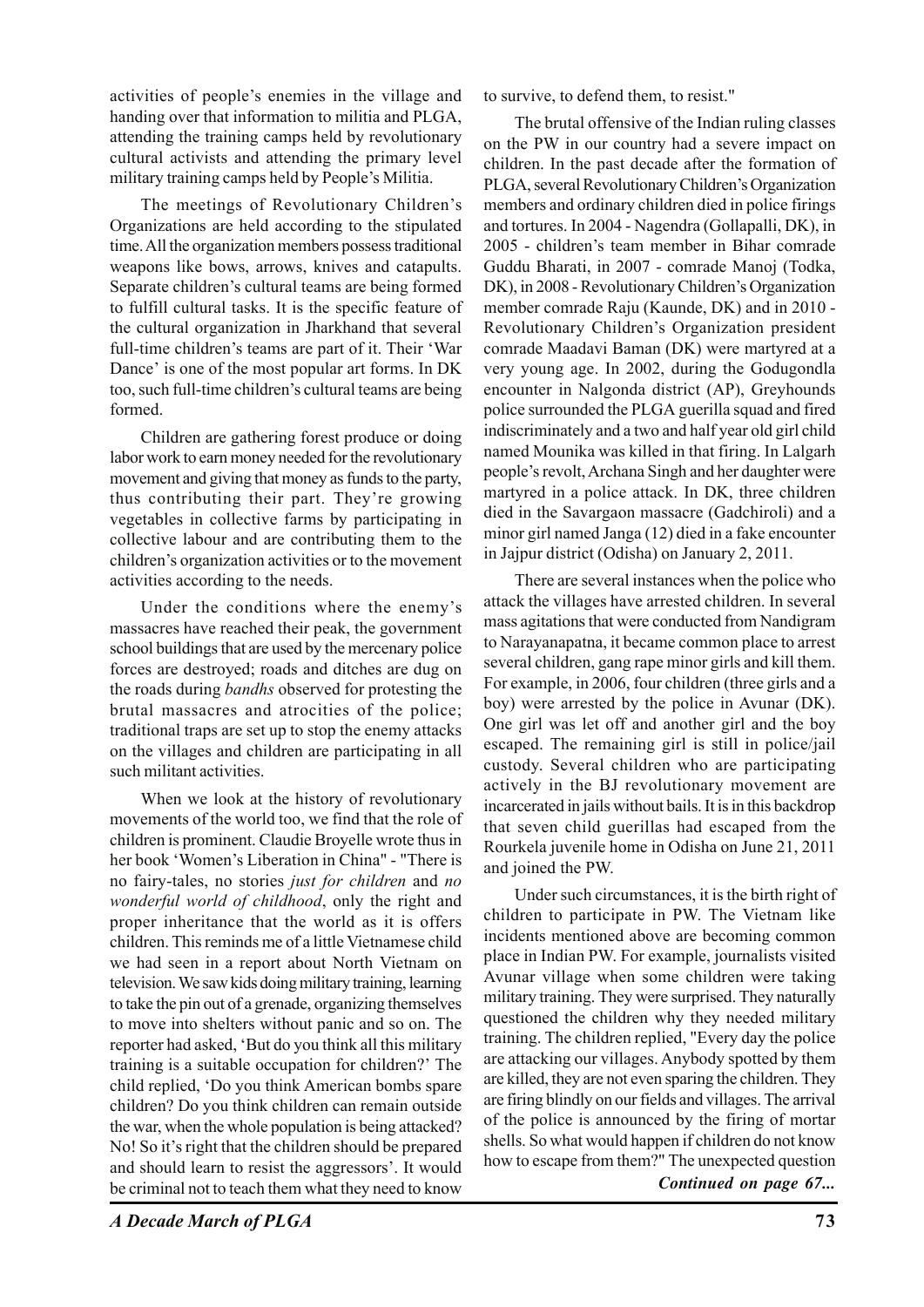| 74                            |                                 |                                       | Details of police casualties<br>from | <b>December 2000 to December 2010</b> |                 |                 |                 |                          | in the important military actions conducted by PLGA                         |                                                         |
|-------------------------------|---------------------------------|---------------------------------------|--------------------------------------|---------------------------------------|-----------------|-----------------|-----------------|--------------------------|-----------------------------------------------------------------------------|---------------------------------------------------------|
|                               |                                 |                                       |                                      |                                       |                 | Police          |                 | Seized by PLGA           |                                                                             |                                                         |
|                               | Date                            | Incident                              | Area, District                       | <b>State</b>                          | <b>Died</b>     | Injured         | Arms            | Ammunition               | <b>Details</b>                                                              | Losses From<br>Our Side                                 |
|                               | $1 - 2 - 01$                    | Lakshmipuram<br>Night Ambush          | Gummalakshmipuram,<br>Vizianagaram   | <b>AOB</b>                            | $\sim$          | $\overline{16}$ |                 |                          | <b>APSP</b> Forces                                                          |                                                         |
|                               | $5 - 3 - 01$                    | Yellamanda Raid                       | Pileru, Chittoor                     | $\overline{A}$                        |                 |                 | $\sigma$        | 513                      | bullet proof jacket, 2<br>bayonets seized<br>APSP Forces.                   |                                                         |
|                               | $12 - 3 - 01$                   | Uppalada Raid                         | Parlakhimidi, Gajapati               | <b>AOB</b>                            | $\sim$          | 4               | $\sigma$        | Few Rounds               | OSAP. 10 tear gas<br>grenades seized                                        |                                                         |
|                               | Summer of<br>2001               | Sundipenta Twin<br>Srisailam<br>Raids | Kurnool                              | $\overline{A}$                        |                 |                 | $\Box$          | 175                      | Local Police Forces                                                         |                                                         |
|                               | $9 - 4 - 01$                    | Chintakarrapalem<br>Ambush            | Y.Ramavaram, East<br>Godavari        | <b>AOB</b>                            | 5               |                 |                 |                          | Greyhounds Forces                                                           |                                                         |
|                               | 29-5-01                         | Mavi Raid                             | Aurangabad                           | <b>Bihar</b>                          |                 | 5               | $\overline{1}$  | Few Rounds               |                                                                             |                                                         |
|                               | $8 - 7 - 01$                    | Piparwara Ambush                      | Chatra                               | Jharkhand<br>(HI)                     |                 | 3               | $\overline{10}$ | Few Rounds               |                                                                             |                                                         |
|                               | 28-7-01                         | Eturunagaram Raid                     | Warangal                             | $\overline{\Xi}$                      | 4               | 7               |                 |                          | <b>APSP</b> Forces                                                          |                                                         |
|                               | $1 - 8 - 01$                    | Remidicharla<br>Ambush                | Bollapalli, Guntur                   | $\mathsf{A}\mathsf{P}$                | $\overline{10}$ |                 |                 |                          | <b>APSP Forces</b>                                                          |                                                         |
|                               | November<br>2001                | Raid On NCC Camp                      | Narsaraopet, Guntur                  | $\overline{A}$                        |                 |                 | $\overline{31}$ |                          | NCC Branch Office                                                           |                                                         |
| <b>A Decade March of PLGA</b> | $9 - 8 - 01$                    | Kalimela, Motu<br>Twin Raids          | Kalimela, Malkangiri                 | CRB                                   | $\bullet$       | 22              | 43              | 3679                     | bayonets and other<br>mortar shells, 30<br>OMP Forces. 2<br>material seized | Conrades Prakash<br>(DVCm), Vijay &<br>Mallesh martyred |
|                               | $4 - 10 - 01$                   | Garhwa Ambush                         | Garhwa                               | 耳                                     | 5               |                 |                 |                          | A DSP died<br>CRPF.                                                         |                                                         |
|                               |                                 | Jagpur Ambush                         | Patna<br>Dhanwara,                   | Bihar                                 | $\overline{ }$  |                 | 7<br>7          | Few Rounds               |                                                                             |                                                         |
|                               | 22-11-01<br><b>TCOC</b><br>2002 | Belagunj Ambush<br>Gorkha Ambush      | Konta, Dantewada<br>Gaya             | Bihar<br>DK                           | $\bullet$<br>3  | 4               | 4               | Few Rounds<br>Few Rounds | <b>BMP</b> Forces<br>CAF Forces                                             |                                                         |
|                               |                                 |                                       |                                      |                                       |                 |                 |                 |                          |                                                                             |                                                         |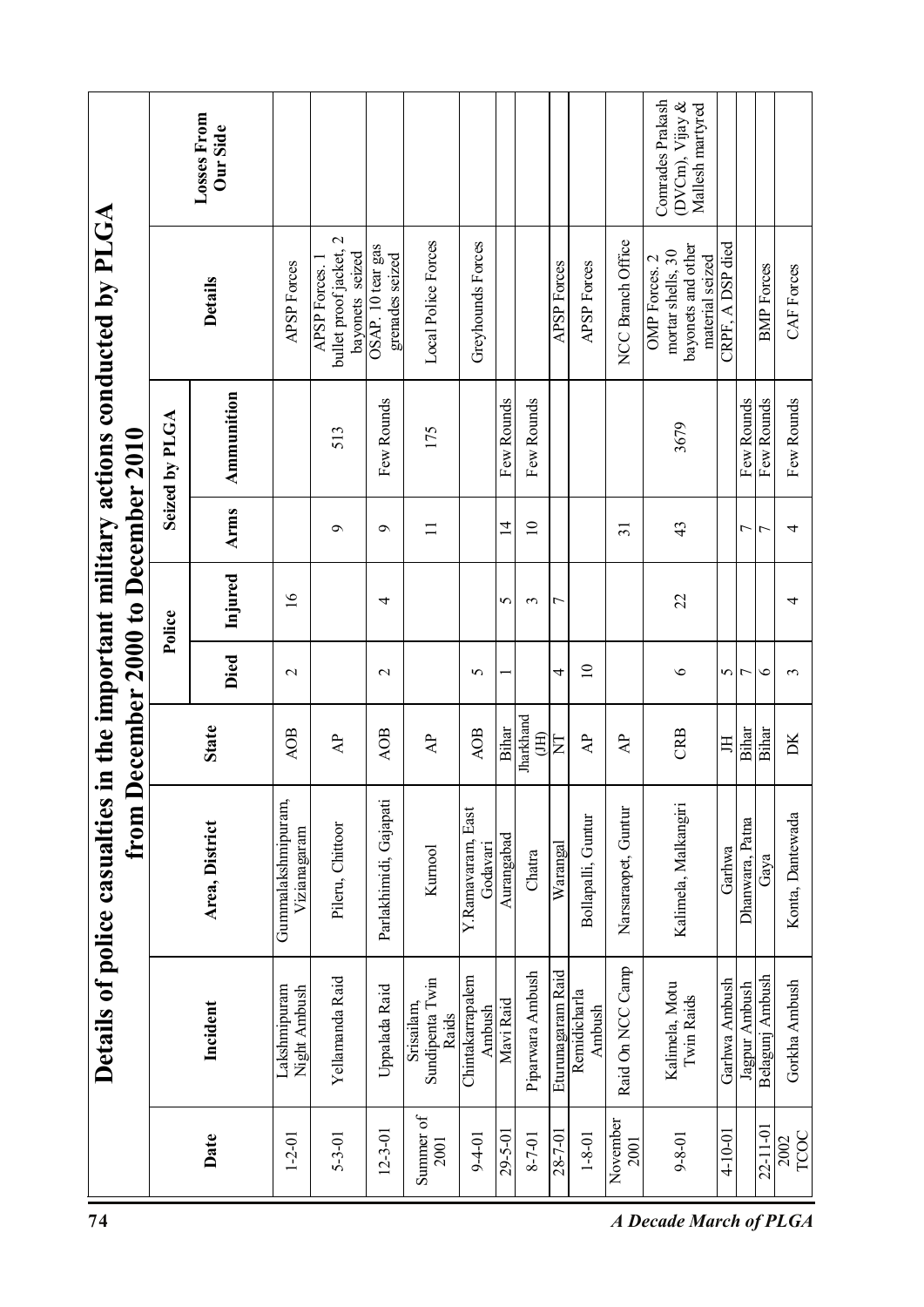|                           |                    |                        |                                         |                                                      |                     |                |                   |                       |                  | comrade Baga<br>LGS Deputy<br>martyred<br>(Subodh) | Pl-2 Section         | Bhaskar martyred<br>Deputy Comrade |                          |                      |                        |                        |                                                                                 |              | Action Team (AT)<br>Comrade Ramdas<br>martyred |                                                          |
|---------------------------|--------------------|------------------------|-----------------------------------------|------------------------------------------------------|---------------------|----------------|-------------------|-----------------------|------------------|----------------------------------------------------|----------------------|------------------------------------|--------------------------|----------------------|------------------------|------------------------|---------------------------------------------------------------------------------|--------------|------------------------------------------------|----------------------------------------------------------|
| Greyhounds<br>Commandos   |                    | <b>CRPF</b> Forces     | Armed Reserve<br>Police Forces          | CRPF, Special and<br>Joint Forces of<br>Civil Police | Armed Police Forces |                |                   | Special Police Forces | JAP, DF Forces   | <b>BMP</b> Forces                                  | CAF Forces, 1 Police | commander died<br>Company          | <b>BMP</b> Forces        | Railway Police Force | <b>OSAP</b> Forces     | C-60 Commandos         | <b>BMP</b> , District Police<br>Forces. $1 \text{ CI}$ & $1 \text{ SI}$<br>died |              | CAF Forces                                     | AP CM Chandrababu,<br>one Minister & two<br>MLAs injured |
|                           |                    |                        | 242                                     |                                                      | 2000                |                |                   |                       |                  | 638                                                |                      |                                    | 809                      | 350                  |                        |                        | Few Rounds                                                                      |              | 996                                            |                                                          |
|                           |                    |                        | 13                                      |                                                      | $\frac{6}{1}$       |                |                   |                       | 32               | 17                                                 |                      |                                    | $\overline{15}$          | $\delta$             |                        |                        | $\overline{ }$                                                                  |              | $\overline{31}$                                |                                                          |
| 3                         |                    | $\overline{10}$        |                                         | $\overline{1}$                                       |                     |                |                   |                       |                  | ξ                                                  |                      |                                    | 4                        | $\mathbf{\sim}$      | $\overline{ }$         | $\mathbf{\sim}$        |                                                                                 |              | $\overline{ }$                                 |                                                          |
| 4                         | 4                  | $\overline{ }$         |                                         | $\sigma$                                             | $\overline{2}$      | Ξ              | $\infty$          | $\infty$              | $\mathbf{13}$    |                                                    |                      | 4                                  |                          |                      | $\supseteq$            | 5                      | $\infty$                                                                        | $\circ$      | $\mathfrak{g}$                                 |                                                          |
| $\mathbf{A}^{\mathbf{p}}$ | Bihar              | <b>AOB</b>             | <b>AOB</b>                              | AOB                                                  | 呂                   | 丐              | 耳                 | 丐                     | 耳                | <b>Bihar</b>                                       |                      | DК                                 | Bihar                    | 耳                    | AOB                    | DК                     | Bihar                                                                           | $_{\rm H}$   | DК                                             | $\mathsf{A}^{\mathsf{P}}$                                |
| Durgi, Guntur             | Rohtas             | Borders of AP & Odisha | Visakhapatnam                           | East Godavari                                        | Dhanbad             | Palamau        | Hazaribagh        | Latehar               | West Singhbhum   | Naubatpur, Patna                                   |                      | Basagudem, Bijapur                 | Near Mavu Bazar          | Bokaro               | Malkangiri             | Bhamragarh, Gadchiroli | Chutia-Tilotu, Rohtas                                                           |              | Dantewada                                      | Tirupati, Chittoor                                       |
| Adigoppula Ambush         | Attack<br>Lohradih | Srirampuram<br>Ambush  | Chodavaram Twin<br>Anakapalli,<br>Raids | Maredmilli Ambush                                    | Dhanbad Raid        | Palamau Ambush | Hazaribagh Ambush | Lamarnak Ambush       | Saranda-1 Ambush | Bara Raid                                          |                      | Murdonda Ambush                    | Ladipur-Sahugunj<br>Raid | Chandrapura Raid     | Bejjankiwada<br>Ambush | Kummariguda<br>Ambush  | Dhaba Ambush                                                                    | Japla Ambush | Geedam Raid                                    | Alipiri Ambush                                           |
| $23 - 7 - 02$             | $10 - 8 - 02$      | $12 - 8 - 02$          | $22 - 8 - 02$                           | $9 - 9 - 02$                                         | $31 - 10 - 02$      |                |                   | $20 - 11 - 02$        | $19 - 12 - 02$   | $24 - 1 - 03$                                      |                      | $2 - 2 - 03$                       | 18-3-03                  | $14 - 4 - 03$        | $3 - 8 - 03$           | $27 - 8 - 03$          | $8 - 9 - 03$                                                                    |              | $13 - 9 - 03$                                  | $1 - 10 - 03$                                            |
|                           |                    |                        | <b>A Decade March of PLGA</b>           |                                                      |                     |                |                   |                       |                  |                                                    |                      |                                    |                          |                      |                        |                        |                                                                                 |              |                                                | 75                                                       |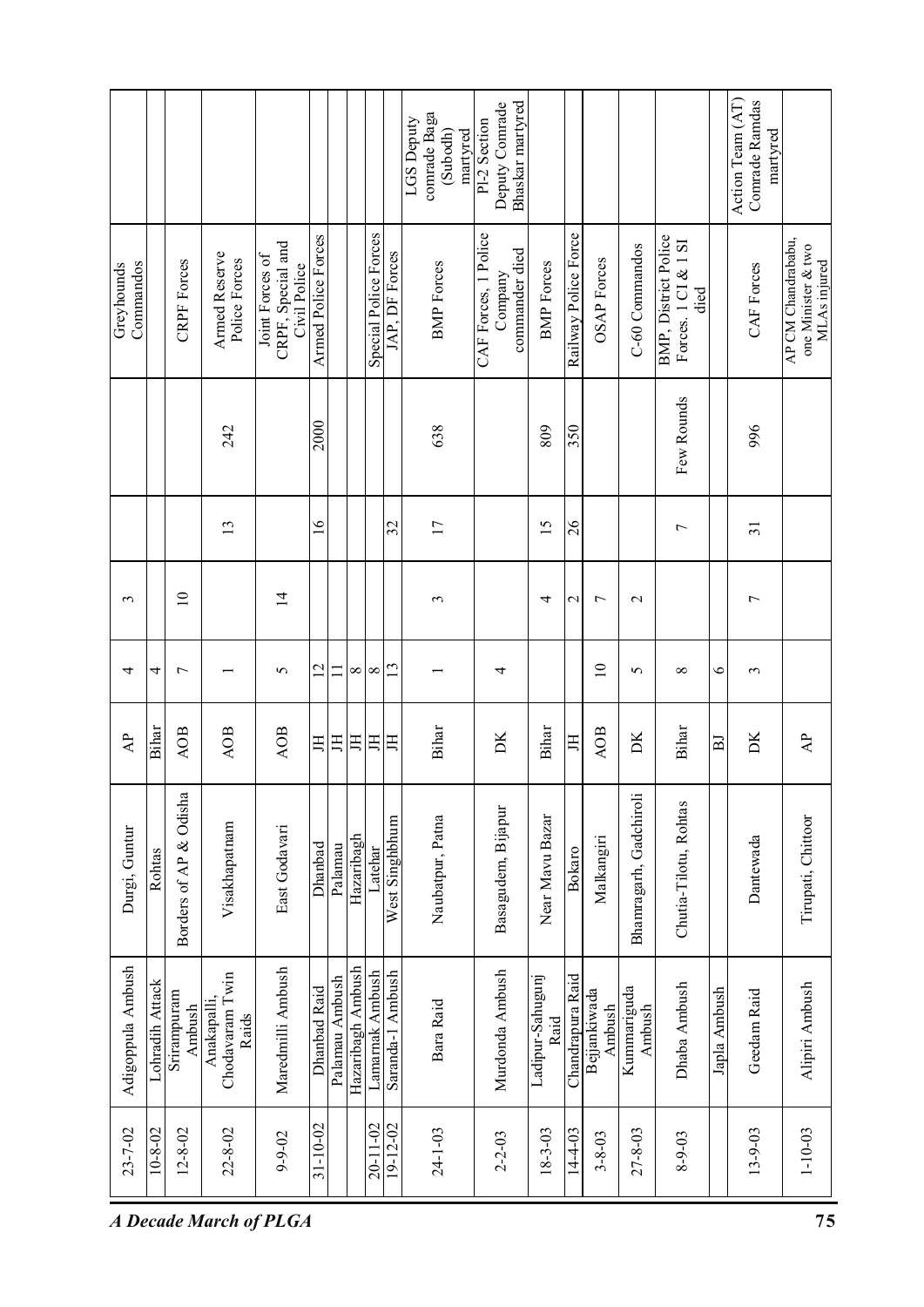|                                                            | PI-1 Commander<br>Comrade Raju<br>died |                                                                    | Kumari martyred<br>Swarupa, Rajita,<br>Sasi, Vijay,<br>Conrades |                                                        | Comrade Jakiriya,<br>member Julius<br>Commander<br>martyred<br>Platoon |                                                             |                                   |                         |                                   |                   |                                        |                  |
|------------------------------------------------------------|----------------------------------------|--------------------------------------------------------------------|-----------------------------------------------------------------|--------------------------------------------------------|------------------------------------------------------------------------|-------------------------------------------------------------|-----------------------------------|-------------------------|-----------------------------------|-------------------|----------------------------------------|------------------|
| Forces. 1 Operational<br>Commandant died<br>Special Police | <b>CRPF</b> Forces                     | Rajendra Pamboy's<br>Convoy, 2 grenades<br>CAF Forces in<br>seized | CRPF Forces, 12<br>Flares seized                                | Eastern Frontier<br>Rifles, District<br>Reserve Forces | CRPF, JAP Forces                                                       | Convoy, he narrowly<br>Errammaidu's<br>Attack on<br>escaped | Commander died<br>CAF Platoon     | <b>CRPF</b> Forces      | Kamataka Reserve<br>Police Forces | <b>EFR</b> Forces | Five Grenades seized<br>PAC Commandos. |                  |
|                                                            |                                        | 340                                                                | 23713                                                           |                                                        |                                                                        |                                                             |                                   |                         |                                   |                   |                                        |                  |
|                                                            |                                        | $\circ$                                                            | 525                                                             |                                                        | 23                                                                     |                                                             | 3                                 | 5                       | $\overline{\mathcal{C}}$          |                   | $\sigma$                               | $\sigma$         |
|                                                            |                                        |                                                                    | $\overline{24}$                                                 |                                                        | $\overline{24}$                                                        |                                                             | 3                                 |                         |                                   | 4                 |                                        |                  |
|                                                            | 3                                      | $\overline{ }$                                                     | $\overline{ }$                                                  | ${}^{\circ}$                                           | $\mathcal{Q}$                                                          |                                                             | 3                                 |                         |                                   | $\bullet$         | $\overline{18}$                        | $\sigma$         |
| BJO                                                        | DК                                     | DК                                                                 | CRB                                                             | BJO                                                    | 丐                                                                      | AOB                                                         | Chhattisg<br>N.CG<br>North<br>ath | DK                      | Karnataka                         | BIO               | $\mathbb{B}$                           | 呂                |
| Bandwan, Purulia                                           | Narayanpur-Antagarh,<br>Kanker         | Bijapur                                                            | Koraput                                                         | Purulia                                                | West Singhbhum                                                         | NH-5, Srikakulam                                            | Ambikapur                         | Kanker                  | Sringeri, Chikmagalur             | West Medinipur    | Navgarh, Chandauli                     | Ranchi           |
| Kothagora Ambush                                           | Barda Ambush                           | Modugupal-1<br>Ambush                                              | Historic Koraput<br>Campaign                                    | <b>Belpahad Ambush</b>                                 | Historic Saranda-2<br>Ambush                                           | Ambush on<br>Errammaidu                                     | Bharatpur Ambush                  | <b>Operation Talash</b> | Magebayil Raid                    | Lalgarh Ambush    | Chandauli Ambush                       | Rania Ambush     |
| $10 - 10 - 03$                                             | $28 - 10 - 03$                         | $29 - 11 - 03$                                                     | $6 - 2 - 04$                                                    | 26-2-04                                                | 7-4-04                                                                 | 19-4-04                                                     | $21 - 4 - 04$                     | $21 - 9 - 04$           | 7-10-04                           | 14-10-04          | 20-11-04                               | December<br>2004 |
| 76                                                         |                                        |                                                                    |                                                                 |                                                        |                                                                        |                                                             | <b>A Decade March of PLGA</b>     |                         |                                   |                   |                                        |                  |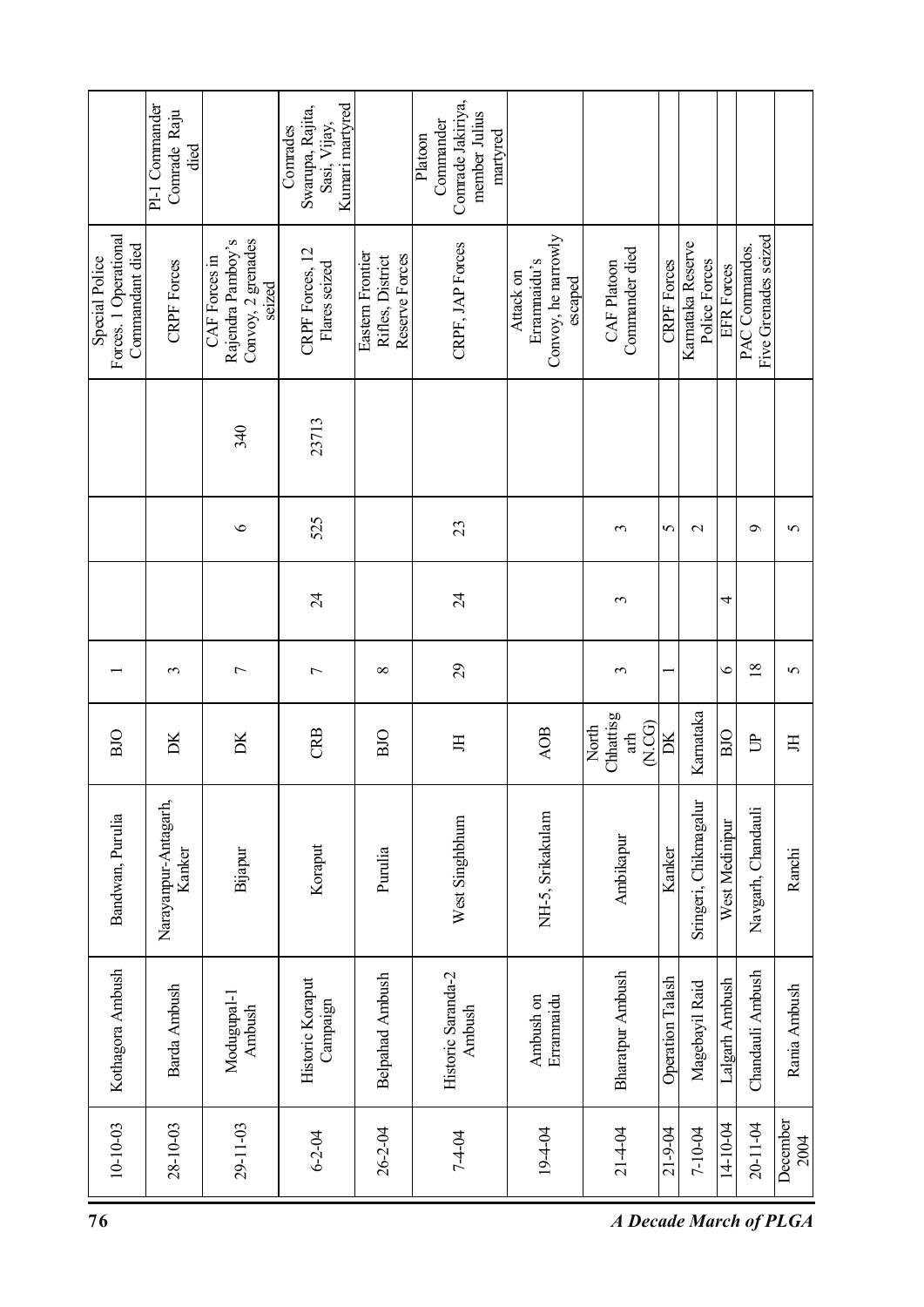| RPF Forces. 7.5 lakh<br>First attack on Salwa<br>CRPF, OSAP Forces<br>Commandant injured<br>details not available<br>CAF Forces. Some<br>388 prisoners freed<br>CRPF, BSF Forces<br>DSP & CRPF Asst.<br>Surendrababu died<br>Forces. 6 grenades<br>C-60 Commandos<br>Rifles Forces. 1 SI<br>Escaped narrowly<br>Forces. Weapons<br>Karnataka State<br>were seized but<br>Reserve Police<br>Judum. Four SJ<br>Special Police<br><b>CRPF</b> Forces<br>rupees seized<br><b>CRPF</b> Forces<br><b>CRPF</b> Forces<br><b>CRPF</b> Forces<br>cash seized<br>Distirct SP<br>goons died<br>seized<br>died<br>Few Rounds<br>Few Rounds<br>2639<br>516<br>350<br>265<br>200<br>84<br>$\Omega$<br>$\mathbf{1}$<br>$\mathbf{\Omega}$<br>$\infty$<br>$\mathbf{\sim}$<br>3<br>$\infty$<br>$\infty$<br>$\overline{4}$<br>브<br>$\mathbf{\sim}$<br>5<br>∞<br>$\sim$<br>3<br>$\epsilon$<br>$\overline{10}$<br>$\overline{2}$<br>$\overline{24}$<br>$\circ$<br>$\overline{ }$<br>3<br>$\overline{ }$<br>$\infty$<br>4<br>ç<br>∘<br>4<br>4<br>$\mathbf{\sim}$<br>$\mathbf{\Omega}$<br>Maharash<br>N. CG<br>U<br>N.U<br>Bihar<br>Bihar<br>Bihar<br><b>AOB</b><br>AOB<br>$\overline{\mathbf{D}}$ K<br>tra<br>DК<br>DК<br>$\overline{A}$<br>DК<br>$\mathsf{A}^{\mathsf{P}}$<br>ĎК<br>DК<br>耳<br>$_{\rm H}$<br>呂<br>Giridih<br>Chatra |                   |            |               |          |                        |           |         |                      |                   |                  |                      |                |                  |                      |                   | Comrades Indal &<br>Ashok martyred |                           |              |
|----------------------------------------------------------------------------------------------------------------------------------------------------------------------------------------------------------------------------------------------------------------------------------------------------------------------------------------------------------------------------------------------------------------------------------------------------------------------------------------------------------------------------------------------------------------------------------------------------------------------------------------------------------------------------------------------------------------------------------------------------------------------------------------------------------------------------------------------------------------------------------------------------------------------------------------------------------------------------------------------------------------------------------------------------------------------------------------------------------------------------------------------------------------------------------------------------------------------------------------------------------------------------------------------------------------|-------------------|------------|---------------|----------|------------------------|-----------|---------|----------------------|-------------------|------------------|----------------------|----------------|------------------|----------------------|-------------------|------------------------------------|---------------------------|--------------|
|                                                                                                                                                                                                                                                                                                                                                                                                                                                                                                                                                                                                                                                                                                                                                                                                                                                                                                                                                                                                                                                                                                                                                                                                                                                                                                                |                   |            |               |          |                        |           |         |                      |                   |                  |                      |                |                  |                      |                   |                                    |                           |              |
|                                                                                                                                                                                                                                                                                                                                                                                                                                                                                                                                                                                                                                                                                                                                                                                                                                                                                                                                                                                                                                                                                                                                                                                                                                                                                                                |                   |            |               |          |                        |           |         |                      |                   |                  |                      |                |                  |                      |                   |                                    |                           |              |
|                                                                                                                                                                                                                                                                                                                                                                                                                                                                                                                                                                                                                                                                                                                                                                                                                                                                                                                                                                                                                                                                                                                                                                                                                                                                                                                |                   |            |               |          |                        |           |         |                      |                   |                  |                      |                |                  |                      |                   |                                    |                           | $\infty$     |
|                                                                                                                                                                                                                                                                                                                                                                                                                                                                                                                                                                                                                                                                                                                                                                                                                                                                                                                                                                                                                                                                                                                                                                                                                                                                                                                |                   |            |               |          |                        |           |         |                      |                   |                  |                      |                |                  |                      |                   |                                    |                           |              |
|                                                                                                                                                                                                                                                                                                                                                                                                                                                                                                                                                                                                                                                                                                                                                                                                                                                                                                                                                                                                                                                                                                                                                                                                                                                                                                                |                   |            |               |          |                        |           |         |                      |                   |                  |                      |                |                  |                      |                   |                                    |                           |              |
|                                                                                                                                                                                                                                                                                                                                                                                                                                                                                                                                                                                                                                                                                                                                                                                                                                                                                                                                                                                                                                                                                                                                                                                                                                                                                                                |                   |            |               |          |                        |           |         |                      |                   |                  |                      |                |                  |                      |                   |                                    |                           | BJO          |
|                                                                                                                                                                                                                                                                                                                                                                                                                                                                                                                                                                                                                                                                                                                                                                                                                                                                                                                                                                                                                                                                                                                                                                                                                                                                                                                | Khadagpur, Munger | Chattarpur | Ramchandrapur | Anantpur | Bhamragarh, Gadchiroli | Dantewada | Sarguja | Bhairamgarh, Bijapur | Darekassa, Gondia | Konta, Dantewada | Bhairamgarh, Bijapur | East Champaran | Ongole, Prakasam | Kalimela, Malkangiri | Gangalur, Bijapur | Jahanabad                          | Vizianagaram<br>Komarada, | Purulia      |
| Karremarka Ambush<br>Jahanabad Jail Break<br><b>Bhimbandh Ambush</b><br>Ambush by Kotrapal<br>Baniadih booby trap<br>Ambush on MPV at<br>Dantewada Helipad<br><b>Bhattitola Ambush</b><br>Vinjaram Ambush<br>Navatola Ambush<br>Venkatammahalli<br>Attack on Kuneru<br>Militia Attack on<br>Dodraj Ambush<br>Madhuban Raid<br>Railway Police<br>Indrapur Khori<br>Bhatgaon Raid<br>Ambush on SP<br>Mahesh Ladda<br>Gampakonda<br>Giridih Raid<br>Ambush<br>Padeda<br>Militia                                                                                                                                                                                                                                                                                                                                                                                                                                                                                                                                                                                                                                                                                                                                                                                                                                   |                   |            |               |          |                        |           |         |                      |                   |                  |                      |                |                  |                      |                   |                                    |                           | Purulia Raid |
| $11 - 11 - 05$<br>$13 - 11 - 05$<br>$25 - 12 - 05$<br>$10 - 2 - 05$<br>22-2-05<br>$27 - 4 - 05$<br>$23 - 5 - 05$<br>$30 - 5 - 05$<br>$29 - 3 - 05$<br>$23 - 6 - 05$<br>$25 - 6 - 05$<br>January<br>January<br>$5 - 1 - 05$<br>$8 - 1 - 05$<br>$1 - 6 - 05$<br>$3 - 9 - 05$<br>$5 - 6 - 05$<br>2005<br><b>A Decade March of PLGA</b>                                                                                                                                                                                                                                                                                                                                                                                                                                                                                                                                                                                                                                                                                                                                                                                                                                                                                                                                                                            |                   |            |               |          |                        |           |         |                      |                   |                  |                      |                |                  |                      |                   |                                    |                           | 2006<br>77   |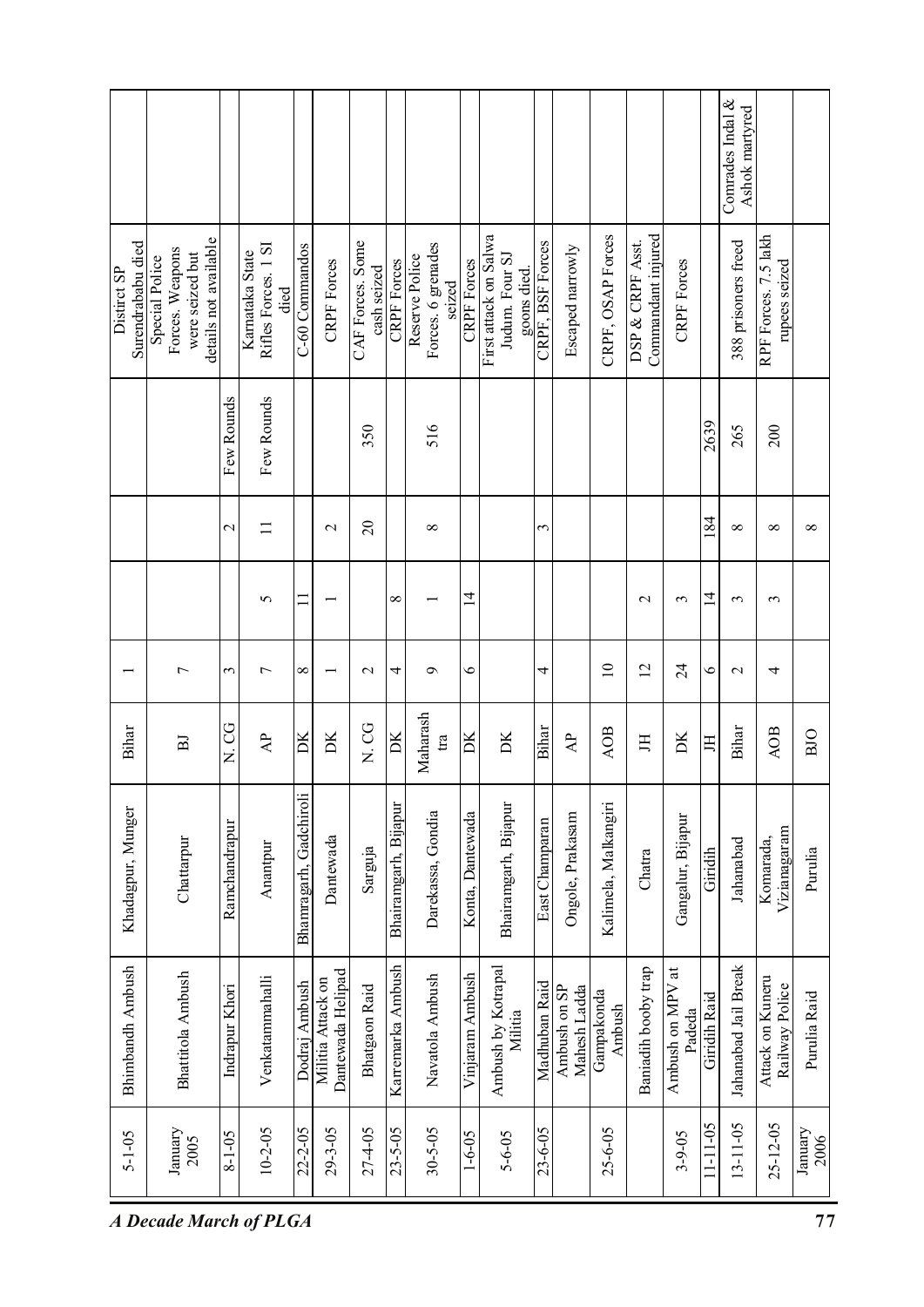| 78                                        |                         |                                                |               |                           |                   |                               |                                                               |                              |                  |                               |                           |                               |                |                         | A Decade March of PLGA                           |                                    |                                                              |                      |
|-------------------------------------------|-------------------------|------------------------------------------------|---------------|---------------------------|-------------------|-------------------------------|---------------------------------------------------------------|------------------------------|------------------|-------------------------------|---------------------------|-------------------------------|----------------|-------------------------|--------------------------------------------------|------------------------------------|--------------------------------------------------------------|----------------------|
| $29 - 1 - 06$                             | $6 - 2 - 06$            | $9 - 2 - 06$                                   | $10 - 2 - 06$ | $28 - 2 - 06$             | $3 - 3 - 06$      | $4 - 3 - 06$                  | 24-3-06                                                       | 44-06                        | 16-4-06          | 28-4-06                       | $13 - 5 - 06$             | $1 - 6 - 06$                  |                | 19-6-06                 | 16-7-06                                          | $2 - 12 - 06$                      | $16 - 1 - 07$                                                | 8-2-07               |
| Raid on Gangalur SJ<br>Sibir              | Kotha Cheruvu<br>Ambush | Raid on NMDC<br>gelatin godown                 | Ara Raid      | Darbhagudem<br>Ambush     | Bokaro Twin Raids | Raid on Basagudem<br>SJ Sibir | R. Udaigiri Mulitple<br>Raid                                  | Majhavalin Action            | Murkinar Raid    | Raid on Manikunta<br>SJ Sibir | Raid on Vinjaram<br>Sibir | Kiriburu Ambush               | Khesar Raid    | Raid on Dondra<br>Sibir | Raid on Errabore SJ<br>Sibir                     | Basagudem Sibir<br>Another Raid on | Jharaghati Ambush                                            | Pundri booby trap    |
| Bijapur                                   | Konta, Dantewada        | Dantewada                                      | Jashpur       | Konta, Dantewada          | <b>Bokaro</b>     | Bijapur                       | Gajapati                                                      | Rohtas                       | Bijapur          |                               | Konta, Dantewada          | Manoharpur, West<br>Singhbhum | Banka          |                         | Konta, Dantewada                                 | Bijapur                            | Chota Dongar,<br>Narayanpur                                  | Bhairamgarh, Bijapur |
| DК                                        | Ж                       | DК                                             | U<br>N<br>O   | $\overline{\rm \bf{D}}$ K | H                 | DК                            | Odisha                                                        | Bihar                        | DK               | DК                            | DК                        | Ħ                             | Bihar          | DК                      | DК                                               | DК                                 | DК                                                           | DK                   |
| 4                                         | $\overline{2}$          | $\infty$                                       | $\mathcal{L}$ |                           | 4                 | 5                             | 3                                                             |                              | $\equiv$         | $\supseteq$                   | 5                         | $\overline{c}$                |                | $\overline{ }$          | $\circ$                                          | 4                                  | 1                                                            | $\circ$              |
| 4                                         | $\sigma$                | $\sigma$                                       | $\infty$      |                           |                   |                               | $\mathcal{L}$                                                 |                              |                  |                               | 5                         |                               |                | 3                       |                                                  |                                    | 5                                                            | 12                   |
|                                           |                         | $\overline{15}$                                | $\frac{6}{2}$ |                           | 4                 |                               | 34                                                            |                              | ₽                |                               |                           |                               | $\overline{5}$ |                         |                                                  | 4                                  | $\overline{ }$                                               |                      |
|                                           |                         | 2400                                           |               |                           |                   |                               | 2500                                                          |                              | 2700             |                               |                           |                               |                |                         |                                                  |                                    | 316                                                          |                      |
| SPOs, some SJ goons<br>injured, some died | Naga Police Forces      | tonnes of gelatin<br>CISF Forces. 19<br>serzed | CAF Forces    | 27 SJ goons died          | CISF, JAP Forces  | <b>SPOs</b>                   | proof jackets seized<br>grenades, 3 bullet<br>OSAP Forces. 10 | DSP Akhileswar<br>Yadav died | CAF & SPO Forces | SPOs. Five SJ goons<br>died   | <b>SPOs</b>               | <b>CRPF</b> Forces            |                | <b>SPOs</b>             | SPOs. 25 SJ goons<br>died and 25 were<br>injured | CAF, SPO Forces                    | proof jackets seized<br>grenades, 4 bullet<br>CRPF Forces. 2 | 12 SJ goons injured  |
| comrade Enki died<br>Section deputy       |                         |                                                |               |                           |                   |                               | Conrades Satish,<br>Kiran martyred                            |                              |                  |                               |                           |                               |                |                         |                                                  |                                    | Conrade Kummal<br>martyred                                   |                      |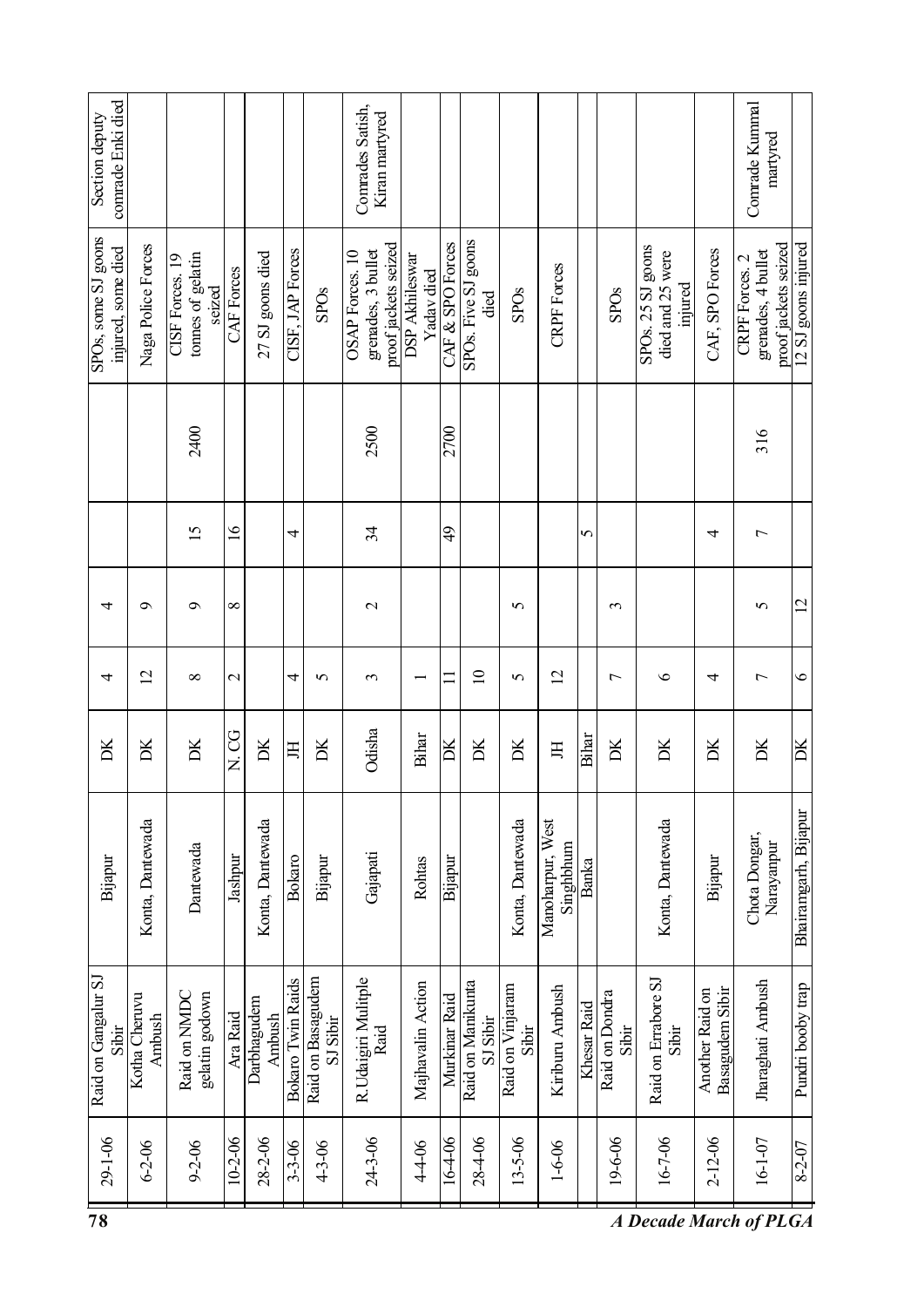|                   |                       |                                   | Comrades Mohan,<br>Bhagat, Bhimal &<br>Linganna, Kesal,<br>Chaitu martyred                                                 | Comrades Pradip<br>& Nirmal<br>martyred |                    |                  | Zonal Committee<br>member comrade<br>Arun martyred | Conrade Dulal<br>martyred                                                      |                       |                        |                          |                    |                   |                                |                         | Conrades Baman,<br>Sukku, Ungal<br>martyred |                                    |
|-------------------|-----------------------|-----------------------------------|----------------------------------------------------------------------------------------------------------------------------|-----------------------------------------|--------------------|------------------|----------------------------------------------------|--------------------------------------------------------------------------------|-----------------------|------------------------|--------------------------|--------------------|-------------------|--------------------------------|-------------------------|---------------------------------------------|------------------------------------|
| <b>BMP</b> Forces | Naga, SPO Forces      | Tatanagar MP Sunil<br>Mahato died | CAF, SPO Forces. 18<br>grenades, 2 bayonets,<br>proof jackets & some<br>devices, 3 bullet<br>2 night vision<br>cash seized | <b>CISF</b> Forces                      |                    | <b>STF</b>       | <b>BMP</b> Forces                                  | Forces. 6 grenades, 1<br>launcher, 1 mortar<br>CRPF, CISF, SPO<br>shell seized | CAF, SPO Forces       | CRPF, SPO Forces       | CAF, District Forces     | Mizo Police Forces |                   | 299 prisoners freed            | CRPF commandant<br>died | CAF, District Police<br>Forces              | Special Auxiliary<br>Police Forces |
|                   |                       |                                   | 2107                                                                                                                       | 265                                     |                    | 51               | 333                                                | 1209                                                                           | 997                   |                        | <b>L66</b>               |                    |                   |                                |                         | 368                                         |                                    |
| $\mathcal{L}$     | 7                     | 4                                 | 33                                                                                                                         | 4                                       |                    | $\overline{13}$  | $\overline{4}$                                     | $\overline{21}$                                                                | $\sigma$              |                        | $\overline{\phantom{0}}$ | $\approx$          | 24                | $\circ$                        |                         | $\overline{2}$                              | 4                                  |
| 4                 | 3                     | $\mathbf{\sim}$                   | $\overline{2}$                                                                                                             | $\overline{ }$                          | $\overline{0}$     | 3                | $\mathbf{\sim}$                                    |                                                                                | 4                     | 3                      |                          |                    |                   | $\mathbf{C}$                   |                         |                                             |                                    |
| 4                 | ∞                     | $\mathbf 2$                       | 55                                                                                                                         | 4                                       | 5                  | $\sigma$         | $\overline{ }$                                     | $\overline{24}$                                                                | $\overline{2}$        | 5                      | $\circ$                  | $\infty$           |                   |                                | 4                       | $\overline{2}$                              | 4                                  |
| Bihar             | DК                    | BIO                               | DK                                                                                                                         | 呂                                       | $\mathbb{R}$       | DК               | Bihar                                              | DК                                                                             | DK                    | DK                     | DК                       | DК                 |                   | ĎК                             | Bihar                   | DK                                          | Bihar                              |
| Kajra, Lakhisarai | Konta, Dantewada      | Ghatsila, East<br>Singhbhum       | Bijapur                                                                                                                    | <b>Bokaro</b>                           | Durgkondal, Kanker | Mardapal, Bastar | Rohtas                                             | Konta, Dantewada                                                               | Dantewada             | Gangalur, Bijapur      | Pamed, Bijapur           | Konta, Dantewada   | Various incidents | Dantewada                      | Sheohar                 | Kistaram, Dantewada                         | Munger                             |
| Khaira Raid       | Darbhagudem-2<br>Raid | Baghadia Action                   | Ranibodili Short<br><b>Surprise Attack</b>                                                                                 | Khas Mahal Raid                         | Michmod Ambush     | Kuduru Ambush    | Rajpur-Baghela<br><b>Twin Raids</b>                | Urpalmetta Ambush                                                              | Ambush<br>Tadimetla-1 | Pamulavaya-2<br>Ambush | Tonguda Ambush           | Banda-1 Ambush     | In Paschim Bang   | Dantewada Jail<br><b>Break</b> | Kadma Struggle          | Battiguda Ambush                            | Rushikund Attack                   |
| $26 - 2 - 07$     | $1 - 3 - 07$          | $4 - 3 - 07$                      | 15-3-07                                                                                                                    | $6 - 4 - 07$                            | 21-4-07            | $28 - 5 - 07$    | 30-6-07                                            | 9-7-07                                                                         | 29-8-07               | 29-10-07               | $2 - 11 - 07$            | 29-11-07           | 2007              | $16 - 12 - 07$                 | 19-12-07                | 20-12-07                                    | $1 - 1 - 08$                       |
|                   |                       |                                   | <b>A Decade March of PLGA</b>                                                                                              |                                         |                    |                  |                                                    |                                                                                |                       |                        |                          |                    |                   |                                |                         |                                             | 79                                 |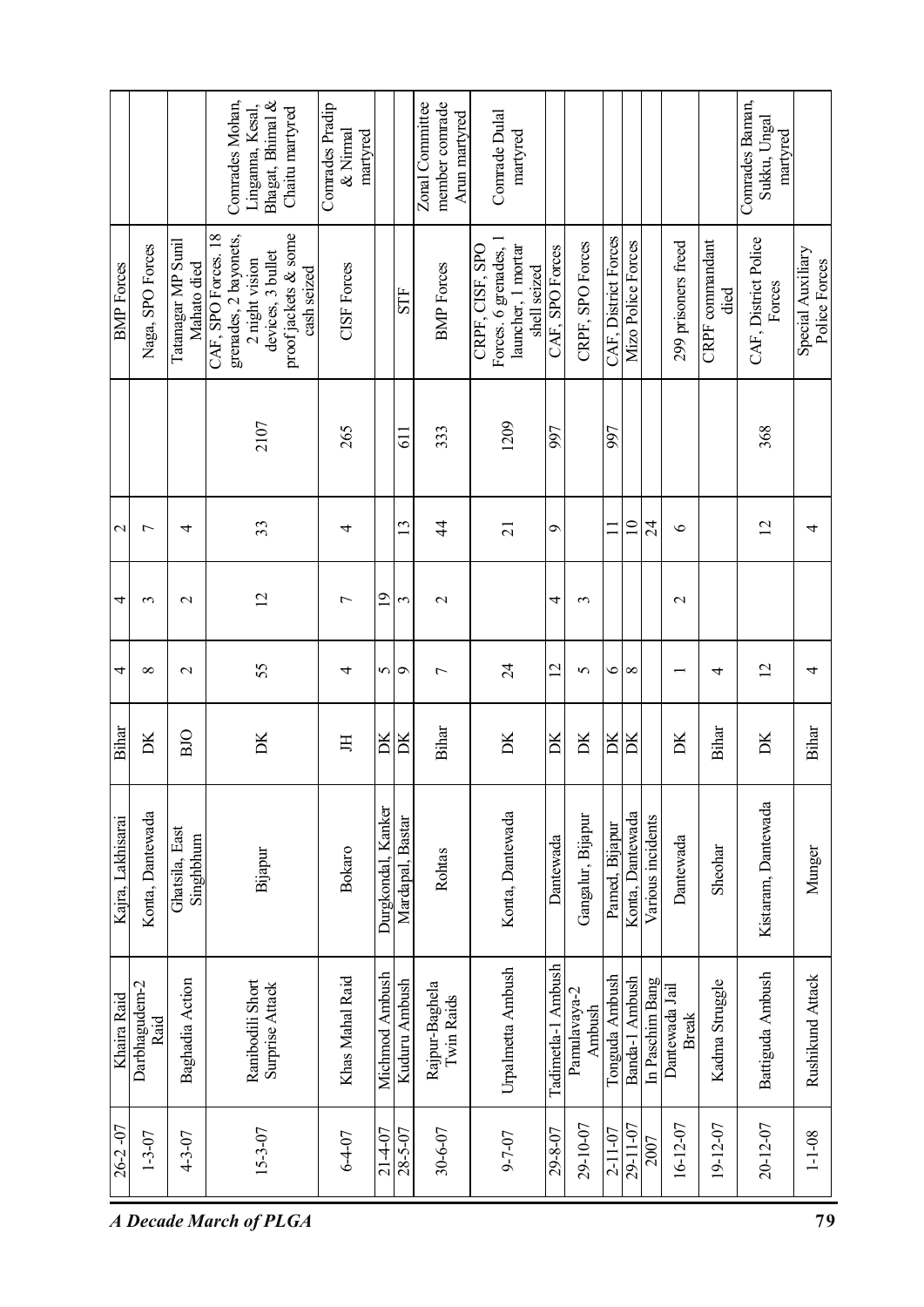|                    |                                                    |                                | comrade Madhu,<br>Deputy Badru,<br>Pavan & Santi<br>Aitu, Nandal,<br>Commander<br>martyred<br>$Coy-2$ |                                          |                   |                   |                                | comrade Tirupati<br>Commander<br>martyred<br>$Cov-1$ |                         |                                                      |                                      |                      | Yadav martyred<br>Comrade Sivu |                                |                                 |                    |
|--------------------|----------------------------------------------------|--------------------------------|-------------------------------------------------------------------------------------------------------|------------------------------------------|-------------------|-------------------|--------------------------------|------------------------------------------------------|-------------------------|------------------------------------------------------|--------------------------------------|----------------------|--------------------------------|--------------------------------|---------------------------------|--------------------|
| <b>CRPF</b> Forces | <b>STF Forces</b>                                  | District Police, SOG<br>Forces | <b>CRPF</b> Forces                                                                                    | 20 quintals of gelatin<br>serzed         | <b>SAP</b> Forces | <b>EFR</b> Forces | District Police, SPO<br>Forces | <b>CRPF</b> Forces                                   | Greyhounds<br>commandos | more than 1 kg gold<br>5 crore rupees $\&$<br>seized | Forces. 1 DSP died<br>SAP, JAP, CRPF | <b>SOG</b> Forces    | <b>SAP Forces</b>              | Along with Hindu<br>chauvinist | 4<br>Laxmananand,<br>goons died | <b>CRPF</b> Forces |
|                    |                                                    | 50,000                         |                                                                                                       |                                          | 1231              |                   |                                |                                                      |                         | 50                                                   |                                      | $\approx 00$         |                                |                                |                                 |                    |
| 4                  |                                                    | 302                            | $\circ$                                                                                               |                                          | 42                | 3                 | $\sigma$                       | 3                                                    |                         | $\mathbf{\sim}$                                      |                                      | $\bullet$            |                                |                                |                                 |                    |
|                    | $\overline{2}$                                     | $\overline{10}$                | 3                                                                                                     |                                          |                   |                   | $\mathbf 2$                    |                                                      | $\overline{24}$         |                                                      | $\mathbf{\sim}$                      |                      |                                |                                |                                 | $\mathbf 2$        |
| 4                  | 5                                                  | $\overline{17}$                | $\circ$                                                                                               |                                          | 4                 | 3                 | 4                              | 3                                                    | 38                      |                                                      | 5                                    | $\overline{17}$      | $\circ$                        |                                |                                 | $\overline{ }$     |
| DК                 | 耳                                                  | Odisha                         | DК                                                                                                    | DК                                       | Bihar             | BIO               | DК                             | DК                                                   | <b>AOB</b>              | 呂                                                    | Ħ                                    | <b>AOB</b>           | Bihar                          | Odisha                         |                                 | DK                 |
| Narayanpur         | Pirtand, Giridih                                   | Nayagarh                       | Mirtul, Bijapur                                                                                       | Rajnandgaon                              | Jamui             | West Medinipur    | Konta, Dantewada               | Orcha, Narayanpur                                    | Borders of AP & Odisha  | NH-33, Ranchi                                        | Bundu, Ranchi                        | Kalimela, Malkangiri | Imamgunj, Gaya                 | Kandhamal                      |                                 | Narayanpur         |
| Beraveda-1 Ambush  | Dulwadih Ambush<br>Sitnala Ambush<br>Pipradih-Vedi | Operation Ropeway<br>-Nayagarh | Tadkel Ambush                                                                                         | Mahamaya gelatin<br>Attack on<br>vehicle | Jhajha Raid       | Jhargram Ambush   | Banda-2                        | <b>Battum Ambush</b>                                 | Balimela Ambush         | Attack on ICICI<br>Bank vehicle                      | Pundidhiri Ambush                    | Tellarayi Ambush     | Ranigunj Bazar<br>Ambush       | Annihilation of<br>Laxmananand | Swamy                           | Cheribeda Ambush   |
| $2 - 2 - 08$       | $8 - 2 - 08$                                       | 15-2-08                        | 18-2-08                                                                                               | 27-3-08                                  | 13-4-08           | $27 - 5 - 08$     | 18-6-08                        | $25 - 6 - 08$                                        | 29-6-08                 | June 2008                                            | 30-6-08                              | $16 - 7 - 08$        | $21 - 8 - 08$                  | $23 - 8 - 08$                  |                                 | 29-8-08            |
| 80                 |                                                    |                                |                                                                                                       |                                          |                   |                   |                                |                                                      |                         |                                                      |                                      |                      |                                | <b>A Decade March of PLGA</b>  |                                 |                    |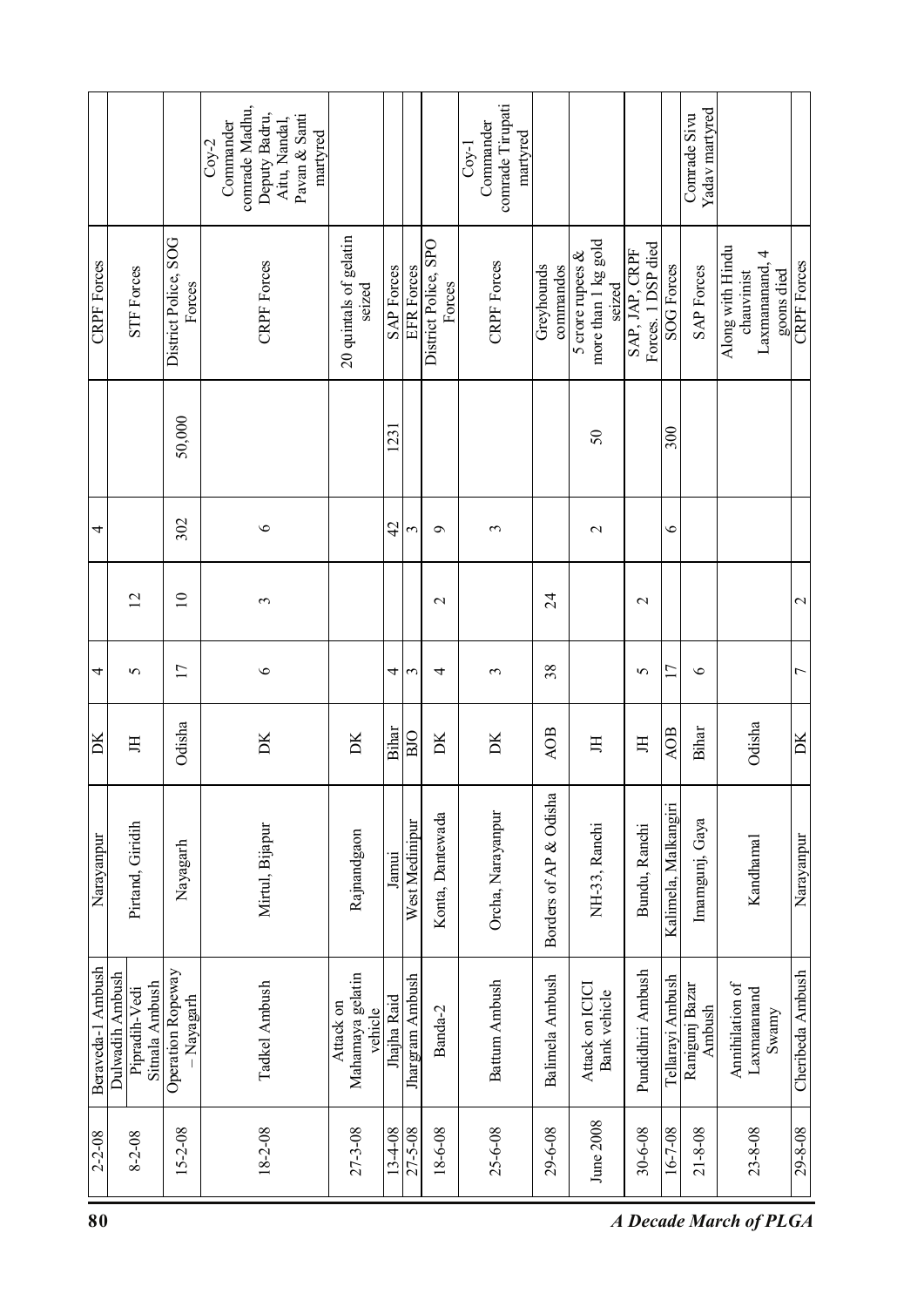| Sukhram & Reena<br>comrade Chandu,<br>Comraes Deval,<br>Comrade Ramji<br>Railway Police Force<br>District Police Forces<br>District Police Forces<br>shells, 3 bullet proof<br>10 prisoners freed, 2<br>STF, District Police<br><b>GRP Police Forces</b><br>bullet proof jackets<br>grenades, 5 mortar<br>C-60 Commandos<br>SAP, BMP Forces<br>Explosives seized<br>Air Force Officer<br>One crore rupees<br>CRPF Forces. 11<br>of them are our<br>SOG Forces. 6<br>20 Tonnes of<br><b>CRPF</b> Forces<br><b>CRPF</b> Forces<br><b>JAP</b> Forces<br>comrades<br>Forces<br>seized<br>seized<br>died<br>146<br>200<br>760<br>460 | Sukhram martyred<br>Comrades Kirti,<br>Raju, Raghu &                                      |
|---------------------------------------------------------------------------------------------------------------------------------------------------------------------------------------------------------------------------------------------------------------------------------------------------------------------------------------------------------------------------------------------------------------------------------------------------------------------------------------------------------------------------------------------------------------------------------------------------------------------------------|-------------------------------------------------------------------------------------------|
|                                                                                                                                                                                                                                                                                                                                                                                                                                                                                                                                                                                                                                 | CISF Forces. 1 Rubber<br>proof jackets seized<br>bullet rifle, 9 bullet<br>jackets seized |
|                                                                                                                                                                                                                                                                                                                                                                                                                                                                                                                                                                                                                                 | 2000                                                                                      |
| $\overline{2}$<br>$\overline{16}$<br>$\overline{15}$<br>4<br>$\circ$<br>$\infty$<br>4<br>4                                                                                                                                                                                                                                                                                                                                                                                                                                                                                                                                      | $\equiv$                                                                                  |
| 16<br>$\overline{10}$<br>3<br>$\infty$<br>3<br>$\mathbf 2$<br>5<br>3<br>4                                                                                                                                                                                                                                                                                                                                                                                                                                                                                                                                                       | 15                                                                                        |
| $\overline{15}$<br>$\supseteq$<br>$\overline{c}$<br>$\overline{2}$<br>5<br>$\Box$<br>P<br>4<br>$\circ$<br>5<br>$\overline{ }$<br>5                                                                                                                                                                                                                                                                                                                                                                                                                                                                                              | $\Box$                                                                                    |
| N.CG<br>Bihar<br>Bihar<br><b>AOB</b><br>BJO<br>BIO<br>DK<br>DX<br>DK<br>DК<br>DК<br>DК<br>H<br>H<br>耳<br>呂<br>呂<br>丐                                                                                                                                                                                                                                                                                                                                                                                                                                                                                                            | <b>AOB</b>                                                                                |
| Peeri Bazar, Lakhisarai<br>Balimela, Malkangiri<br>Dhanora, Gadchiroli<br>Perimili, Gadchiroli<br>Konta, Dantewada<br>Gangalur, Bijapur<br>Mardapal, Bastar<br>East Singhbhum<br>Adki, Khunti<br>Balrampur<br>Latehar<br>Navada<br>Ranchi<br>Bijapur<br>Ranchi<br>Bokaro<br>Purulia<br>Jamui                                                                                                                                                                                                                                                                                                                                    | Damanjodi, Koraput                                                                        |
| Attack on Explosives<br>Attack on Helicopter<br>Mahuliatand Attack<br>Samaripet Ambush<br>Korepalli Ambush<br>Golavand Ambush<br>Markanar Ambush<br>Karmahi Ambush<br>Bokaro Ambush<br>Attack on Jamui<br>Minpa Ambush<br><b>Bundu Ambush</b><br>Gogi-Bariyapur<br>Attack on Bank<br>Buvandi Attack<br>Jorko-Indipidi<br>Burudi Bandh<br>District Court<br>Modugupal-2<br>Ambush<br>at Pidiya<br>Ambush<br>Ambush<br>vehicle<br>vehicle<br>Attack                                                                                                                                                                               | Nalco Raid                                                                                |
| 26-10-08<br>20-10-08<br>$25 - 11 - 08$<br>14-11.08<br>24-12-08<br>104-09<br>29-8-08<br>$1 - 12 - 08$<br>$5 - 12 - 08$<br>16-1-09<br>17-1-09<br>$25 - 2 - 09$<br>$114 - 09$<br>$6 - 1 - 09$<br>$1 - 2 - 09$<br>$5 - 4 - 09$<br>$4 - 9 - 08$<br>$60 - 7 - 6$<br>A Decade March of PLGA                                                                                                                                                                                                                                                                                                                                            | $12 - 4 - 09$<br>81                                                                       |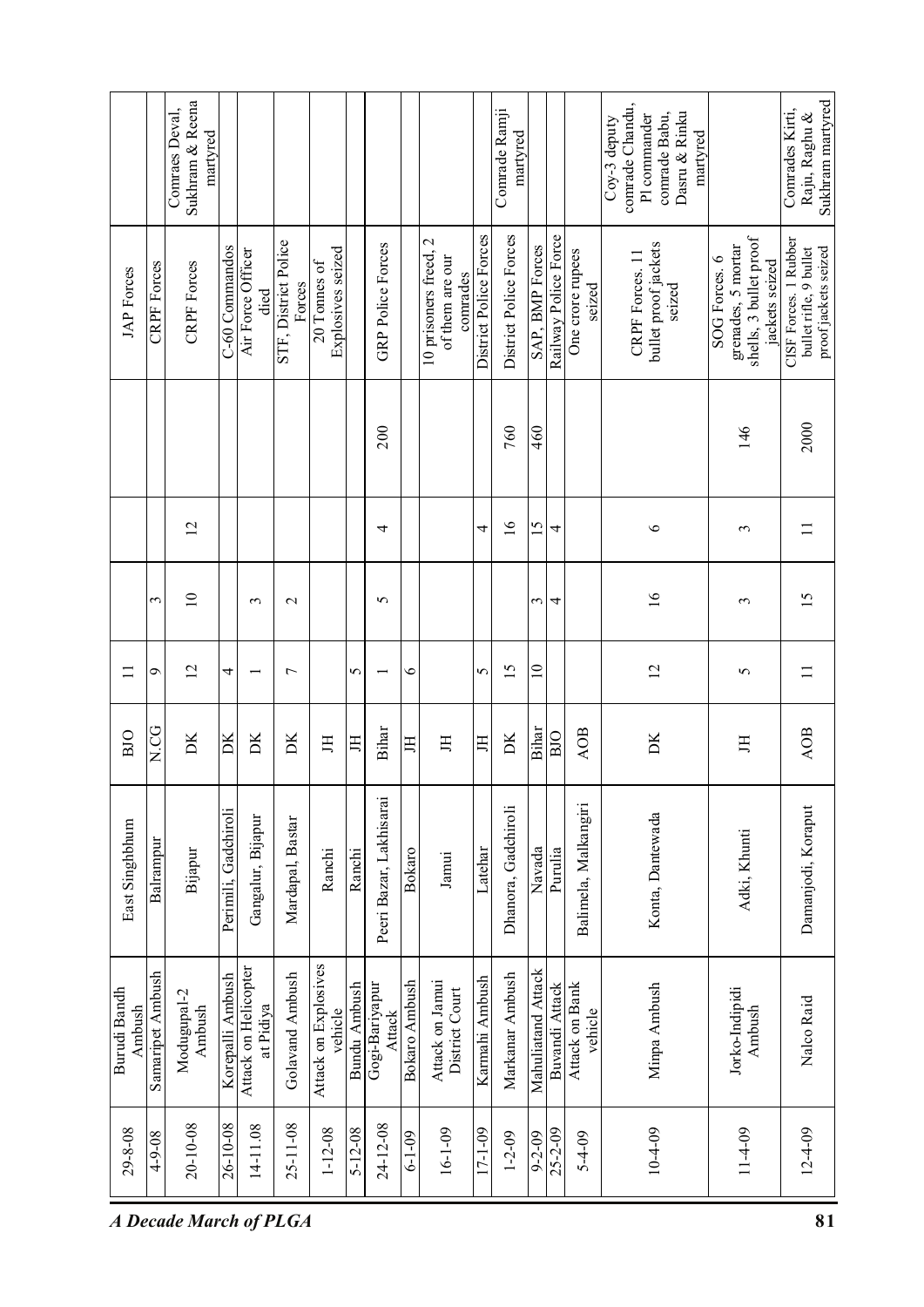|                   | Comrade Lokesh<br>martyred |                                   |                                      |                                  |                         |                           |                                                                 |                        |                                  |                             |                      |                        |                    |                    |                                        |                                                                                                            |                              |                                   |
|-------------------|----------------------------|-----------------------------------|--------------------------------------|----------------------------------|-------------------------|---------------------------|-----------------------------------------------------------------|------------------------|----------------------------------|-----------------------------|----------------------|------------------------|--------------------|--------------------|----------------------------------------|------------------------------------------------------------------------------------------------------------|------------------------------|-----------------------------------|
| <b>BSF</b> Forces | <b>CRPF</b> Forces         | District Police Forces            | CRPF, SPO Forces. 4<br>SJ goons died | grenades seized<br>STF Forces. 7 | C-60 commandos          |                           | Inspector & ASI died<br>CRPF Forces. CRPF<br>Inspector, Station | District Police Forces | <b>CRPF</b> Forces               | District Police Forces      | <b>SOG</b> Commandos | District Police Forces | <b>OSSF</b> Forces | <b>CRPF</b> Forces | Sunirmal released<br>CCM conrade       | District SP died. 15<br>mortar shells seized<br>grenades, 35 bullet<br>CAF, STF Forces<br>proof jackets, 3 | <b>CRPF</b> Forces           | SAP and District<br>Police Forces |
|                   |                            |                                   |                                      | 386                              | 977                     |                           |                                                                 | 213                    |                                  |                             |                      |                        |                    |                    | $\overline{\mathcal{E}}$               | 923                                                                                                        |                              |                                   |
|                   |                            |                                   | $\sigma$                             | $\infty$                         | $\overline{6}$          | $\mathbf{v}$              |                                                                 | 4                      |                                  |                             |                      |                        |                    |                    | 3                                      | 25                                                                                                         |                              | $\bullet$                         |
| Ó                 | $\bullet$                  |                                   |                                      | $\infty$                         |                         | $\mathbf{\sim}$           |                                                                 |                        | $\bullet$                        |                             | Ξ                    | Few                    |                    | $\infty$           | $\circ$                                | 3                                                                                                          | 3                            |                                   |
| $\supseteq$       | $\mathbf{\sim}$            | 4                                 | $\overline{ }$                       | $\overline{13}$                  | $\overline{9}$          | $\mathfrak{g}$            | $\overline{10}$                                                 |                        | $\Omega$                         | $\overline{ }$              | 5                    | 4                      | $\Xi$              | Ξ                  | $\mathbf{\sim}$                        | $\mathcal{S}$                                                                                              | $\overline{ }$               | $\circ$                           |
| 耳                 | DК                         | Bihar                             | 呂                                    | DК                               | $\overline{\mathbb{R}}$ | BIO                       | 耳                                                               | 耳                      | Ħ                                | 耳                           | 耳                    | 耳                      | <b>AOB</b>         | Ж                  | 耳                                      | Ж                                                                                                          | DК                           | Bihar                             |
| Chandwa, Latehar  | Bhusaras, Dantewada        | Devaria, Muzaffurpur              | Konta, Dantewada                     | Risgaon, Dhamtari                | Dhanora, Gadchiroli     | Saranga, Bankura          | West Singhbhum                                                  | Navadih, Bokaro        | Navadih, Bokaro                  | Chando, Gumla               | Palamau              | Latehar                | Koraput            | Tongpal, Dantewada | Lakhisarai                             | Rajnandgaon<br>Madanveda,                                                                                  | Barsur, Bastar               | Sono, Jamui                       |
| Landup Ambush     | Madek Ambush               | Mohabbatpur two-<br>person ambush | Asirguda Ambush                      | Mandagiri Ambush                 | Tavvetaloa Ambush       | Pirali Gadi Mod<br>Ambush | Goelkera Ambush                                                 | Phusro Ambush          | Kodvadih Bidwa<br>Militia Ambush | Ambush in Phulbasi<br>River | Behradih Ambush      | Latehar Ambush         | Palur Ambush       | Kokawada Ambush    | Attack on Lakhisarai<br>$\text{count}$ | Madanyeda Area<br>Ambush                                                                                   | Ganesh Bahar Naala<br>Ambush | Sono Bazar Ambush                 |
| 164-09            | 164-09                     | $23 - 09$                         | $6 - 5 - 09$                         | 10-5-09                          | $21 - 5 - 09$           | $3 - 6 - 09$              | 10-6-09                                                         | 12-6-09                | $12 - 6 - 09$                    | 16-6-09                     | 16-6-09              | 16-6-09                | $18 - 6 - 09$      | 20-6-09            | 23-6-09                                | $12 - 7 - 09$                                                                                              | 26-7-09                      | $23 - 8 - 09$                     |
| 82                |                            |                                   |                                      |                                  |                         |                           |                                                                 |                        |                                  |                             |                      |                        |                    |                    |                                        | <b>A Decade March of PLGA</b>                                                                              |                              |                                   |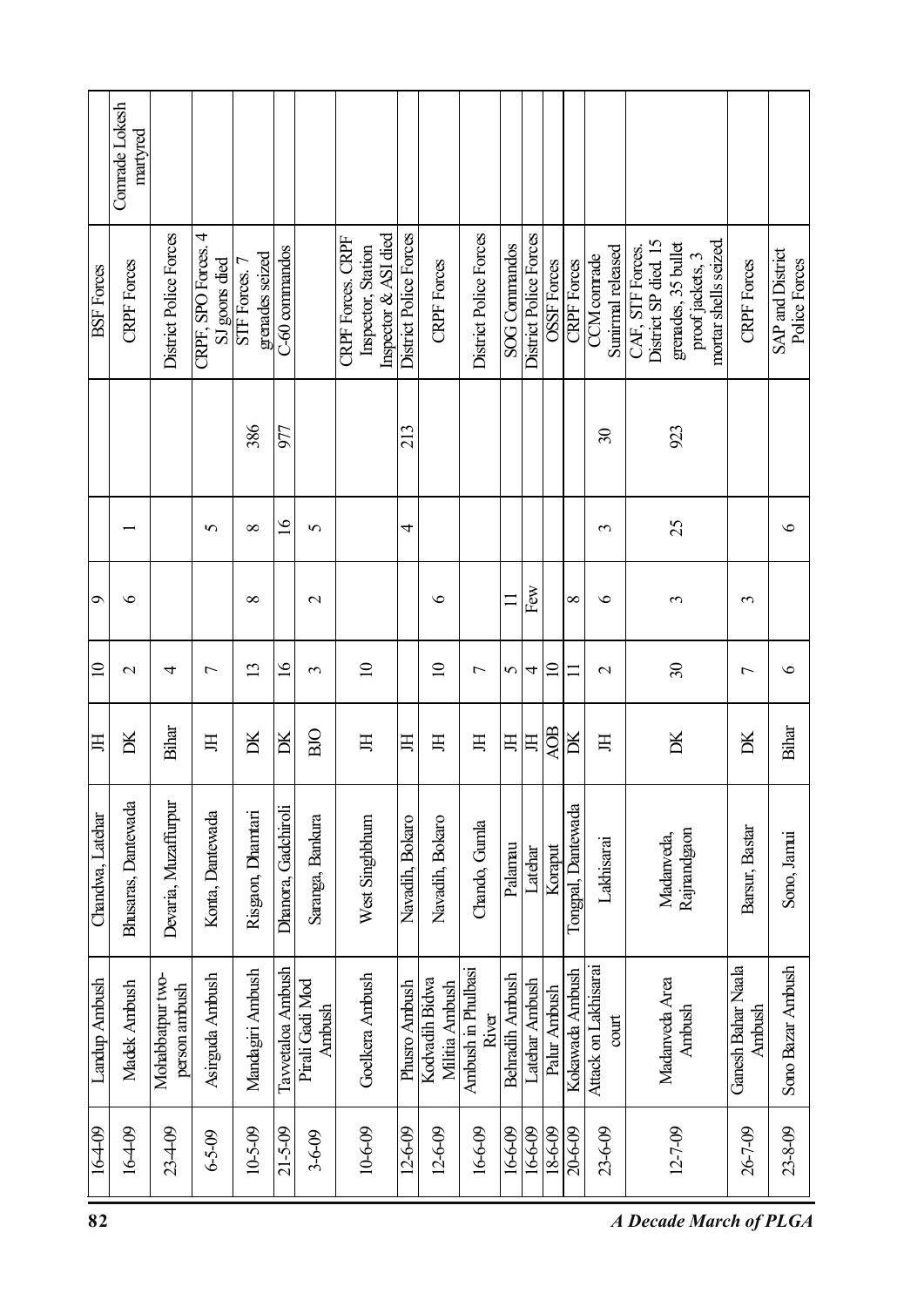|                               | 17-9-09         | Palachelma Ambush               | Kistaram, Dantewada           | DK         | $\bullet$         |                | $\sigma$        |      | Cobra commandos                                                                                                                      |                                                                                                                                                |
|-------------------------------|-----------------|---------------------------------|-------------------------------|------------|-------------------|----------------|-----------------|------|--------------------------------------------------------------------------------------------------------------------------------------|------------------------------------------------------------------------------------------------------------------------------------------------|
|                               | 8-10-09         | Mallampodur<br>Ambush           | Bhamragarh, Gadchiroli        | DК         | $\overline{11}$   | $\mathbf{C}$   | $\frac{8}{18}$  |      | Commandos<br>STF, C-60                                                                                                               |                                                                                                                                                |
|                               | October<br>2009 | Raja Bangla Ambush              | <b>Bastar</b>                 | DK         | 4                 |                |                 |      | CRPF SI died                                                                                                                         |                                                                                                                                                |
| <b>A Decade March of PLGA</b> | $20 - 10 - 09$  | Sankrail Raid                   | West Medinipur                | BJO        | $\mathbf{\Omega}$ |                | $\overline{15}$ |      | released in exchange<br>for the SI caught as<br>rupees seized from<br>women and a man<br>Bank. 21 Adivasi<br>More than 9 lakh<br>PoW |                                                                                                                                                |
|                               | $14 - 10$       | Vishnupur Ambush                | Gurdari, Gumla                | 耳          | $\bullet$         | $\mathcal{L}$  | $\sigma$        |      | CRPF, District Police<br>Forces                                                                                                      |                                                                                                                                                |
|                               | $15 - 2 - 10$   | Silda Raid                      | West Medinipur                | BIO        | $\overline{24}$   | In dozens      | $\frac{1}{2}$   |      | <b>EFR</b> Forces                                                                                                                    | Kisku, Thakurdas<br>comrades Sidhu<br>comrade Susen<br>Soren martyred<br>Mahato, PLGA<br>Hansda, Vidya<br>Murmu, Sujit<br>Commander<br>members |
|                               | $10-3-10$       | Attack on Explosives<br>vehicle | Gadchiroli                    | DК         |                   |                |                 |      | explosives seized<br>16 tonnes of                                                                                                    |                                                                                                                                                |
|                               | $24 - 3 - 10$   | Attack on Toll Plaza            | Amas, Gaya                    | Bihar      |                   |                | $\overline{16}$ |      | Reserve Police<br>Forces                                                                                                             |                                                                                                                                                |
|                               | $4 - 10$        | Mantriyamba<br>Ambush           | Govindapalli Ghat,<br>Koraput | <b>AOB</b> | $\Box$            | ${}^{\circ}$   |                 |      | <b>SOG</b> commandos                                                                                                                 |                                                                                                                                                |
|                               | $6 - 4 - 10$    | Tadimetla-2 Ambush<br>Mukaram-  | Chintalnar, Datewada          | DK         | 76                | $\overline{ }$ | $\mathcal{E}$   | 3122 | bullet proof seized<br>CRPF Forces. 39<br>grenades, 1 night<br>vision device, 1                                                      | Vijjal, Ingal, Raju,<br>Rukmati, Wagal,<br>Mangu, Ramal &<br>Ratan martyred<br>Conrades                                                        |
|                               | $4 - 5 - 10$    | Tandwa Bazar<br>Ambush          | Aurangabad                    | Bihar      | 4                 | Few            |                 |      | <b>BMP</b> Forces                                                                                                                    |                                                                                                                                                |
| 83                            | $18 - 5 - 10$   | Attack on explosives<br>vehicle | Bastar                        | DК         |                   |                |                 |      | explosives seized<br>17 tonnes of                                                                                                    |                                                                                                                                                |